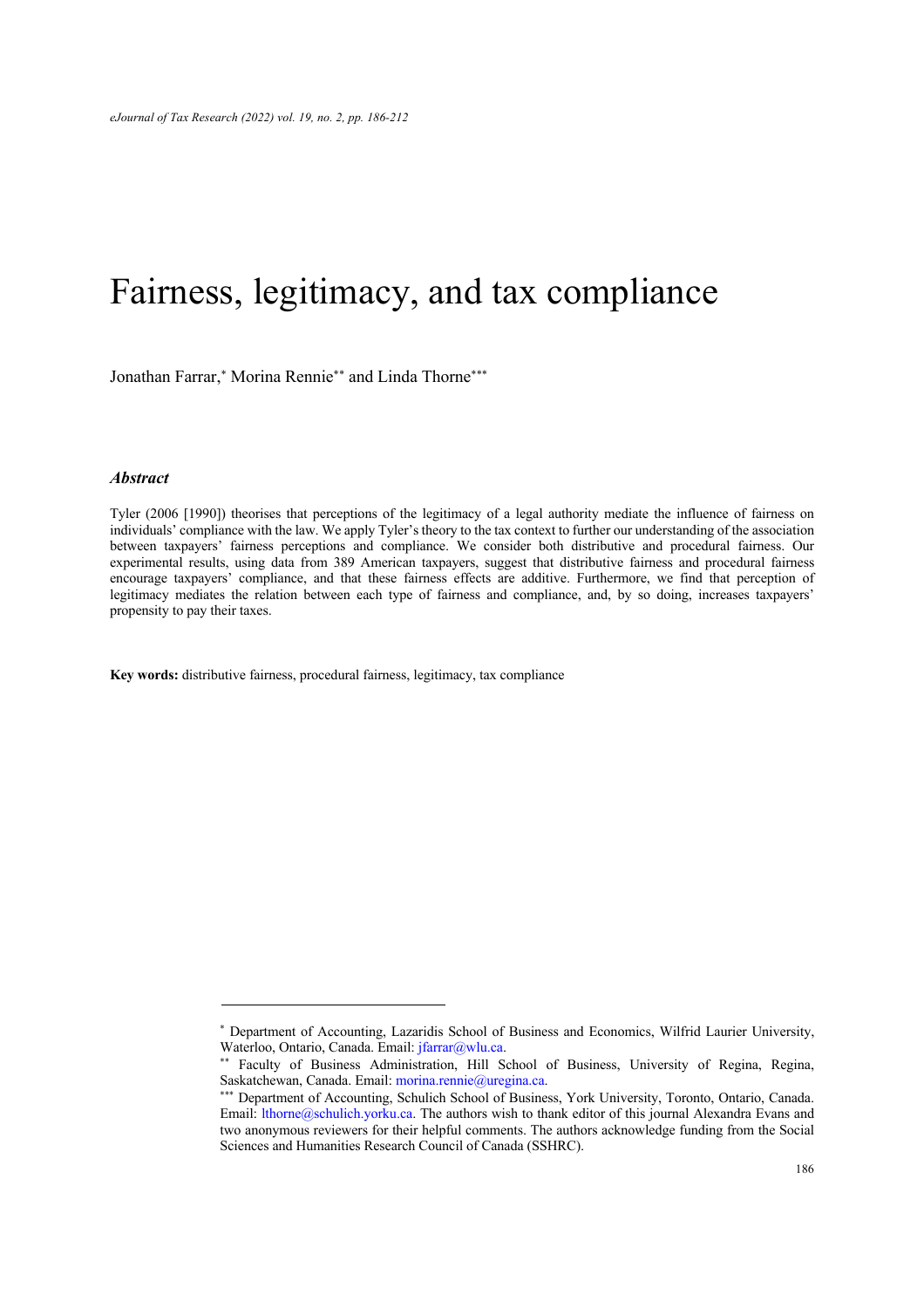# **1. INTRODUCTION**

'Above all, in a democracy the tax system must be fair and be seen to be fair' (Brown & Mintz, 2012, 1:2). Fairness is a comparative judgment based on actual or imagined reference points (Folger & Cropanzano, 2001). Individuals who perceive fairness are more likely to be satisfied and tend to be cooperative, whereas individuals who perceive unfairness are more likely to be resentful and tend to be uncooperative (Skarlicki  $\&$ Folger, 1997). As specifically applied to tax compliance, it is believed that fairness perceptions influence taxpayers' cooperation with tax authorities and increase their tendency to pay their taxes. This is important because governments are dependent on a high degree of voluntary compliance with tax laws. Enforcement measures to collect income tax are costly and would be essentially unmanageable in the face of large-scale failure to comply.

Two important dimensions of fairness are distributive fairness, which refers to the fairness of outcomes experienced by individuals relative to others, and procedural fairness, which refers to the fairness of the process by which an outcome occurs (Van den Bos, Vermunt & Wilke, 1997).<sup>1</sup> As applied to the tax setting, outcomes could include tax rates, taxable income, allowable deductions, and tax assessed. If a tax outcome is perceived as fair – as compared to 'referent others' in similar circumstances – distributive fairness occurs. Procedural fairness relates to the just and even-handed processing of tax returns and/or resolving of disputes.

While prior research provides some support for the relevance of distributive fairness to taxpayers' compliance, (e.g., Hartner-Tiefenthaler et al., 2012; Kim, Evans & Moser, 2005; Moser, Evans & Kim, 1995; Verboon & Van Dijke, 2007), as well as procedural fairness to tax compliance (e.g., Gobena & Van Dijke, 2016; Murphy, 2005; Murphy, Bradford & Jackson, 2016; Van Dijke & Verboon, 2010; Verboon & Van Dijke, 2012), an integrated understanding of the relative importance and joint influence of procedural and distributive fairness remains outstanding, even though fairness researchers have identified the need for further investigation (Skitka, Winquist & Hutchinson, 2003; Sweeney & McFarlin, 1993). Thus, the first objective of this research is to investigate the influence of both distributive and procedural fairness in influencing tax compliance, their relative importance, and the possible interplay between them. Both dimensions of fairness can occur simultaneously in the assessment of a return or in a tax dispute, but *ex ante* it is not known whether one type of fairness would potentially be more important than another, whether order of receiving different types of fairness information would matter, or whether one type of fairness would enhance or undermine another or act independently of the other. These issues cannot be assessed without incorporating both types of fairness in the same study.

The second objective of this study is to investigate the potential role of legitimacy as a mediator between each of distributive and procedural fairness and tax compliance. In his theory on compliance, Tyler (2006 [1990]) proposes that fairness influences compliance with the law indirectly through its impact on citizens' perceptions of legitimacy of the legal authority. Legitimacy means that citizens feel obligated to obey

 $1$  Bies and Moag (1986) also identify interactional fairness as a third dimension of fairness. Interactional fairness refers to interpersonal considerations during an interpersonal encounter, such as courtesy. Prior research (Farrar, Kaplan & Thorne, 2019) has established the influence of interactional fairness on taxpayers' compliance and is not considered in the scope of our study.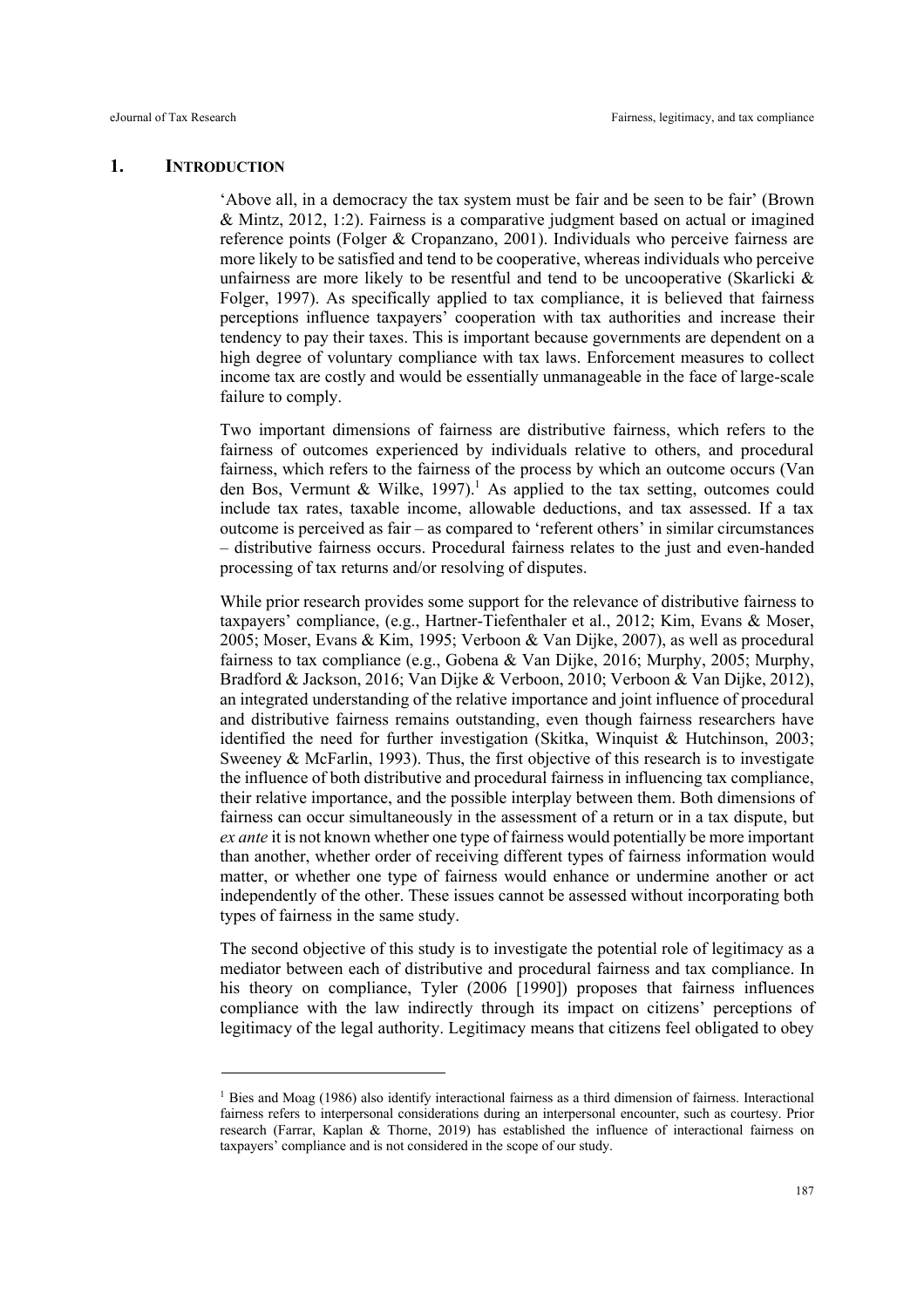group rules and the decisions of group authorities (Tyler, 1997). Legitimacy also encompasses the extent to which an authority does its job well, i.e., receives a favourable evaluation (Tyler, 1997). In a tax context, Tyler's theory would translate to the idea that taxpayers' experience of procedural fairness (or unfairness) and/or distributive fairness (or unfairness) would impact their perceptions of legitimacy of the tax authority, which would, in turn, influence future compliance with tax laws. Using samples of tax offenders, Murphy (2005) and Murphy et al. (2016) empirically studied the role of procedural fairness and legitimacy on tax compliance, but to our knowledge, no researchers have examined more broadly whether legitimacy perceptions mediate the association between each of distributive fairness and procedural fairness on tax compliance intentions.

To address our research objectives, we conduct an experiment in which 389 taxpayers provide assessments of tax compliance intentions and their perceptions of the legitimacy of the tax authority after reading a tax scenario in which perceptions of distributive fairness and procedural fairness are manipulated. We find that both distributive and procedural fairness significantly influence compliance intentions and that the order of receiving the distributive versus procedural fairness information has no effect on compliance. We find that neither type of fairness is more important than the other in its influence on compliance and that the effects of fairness are additive in that situations having both procedural and distributive fairness result in greater compliance intentions than those lacking one (or both) of these types of fairness. We find that legitimacy fully mediates the relation between both types of fairness and compliance.

Our first contribution to the tax literature is that we provide evidence on the influence of distributive and procedural fairness on tax compliance and their relative and combined effects. Our second contribution is that we shed light on the process through these influences occur, demonstrating the involvement of perceived legitimacy of the tax authority, thereby providing support for Tyler's (2006 [1990]) theory on compliance. To our knowledge no researchers have previously demonstrated the mediating effect of legitimacy on the relationship between distributive fairness and compliance and no researchers have previously used a controlled experiment to study the mediating effect of legitimacy on the relationship between fairness and tax compliance. Finally, we contribute to the tax fairness literature by showing an approach to separating the influence of distributive fairness separate from the favourability of an outcome.<sup>2</sup> Through this exploration, we increase our understanding of complex factors that encourage taxpayers to voluntarily comply with tax law (see McKerchar, Bloomquist & Pope, 2013).

The remainder of the article is organised as follows. In the next section, we describe the literature and theoretical perspectives pertaining to distributive fairness and procedural fairness, as well as the role of legitimacy in influencing fairness perceptions and compliance. We then formulate hypotheses. Section 3 describes our experiment, while section 4 reports the results. We conclude with a discussion of the implications of our findings for fairness researchers, tax researchers, and tax authorities.

<sup>2</sup> Prior fairness literature has, at times, confounded the impact of outcome favourability (positive vs. negative outcomes) with distributive fairness (see Skitka et al., 2003).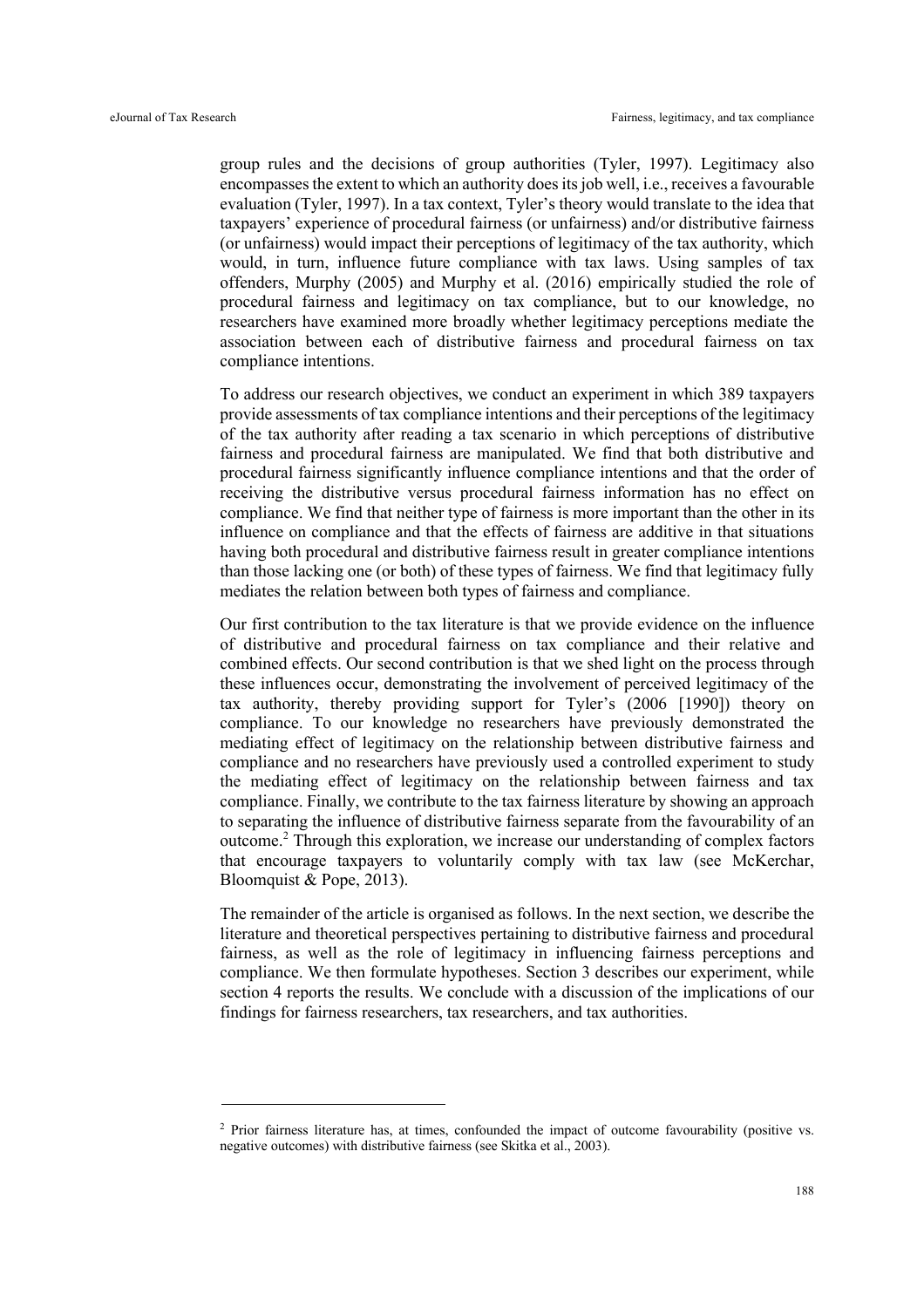#### **2. THEORETICAL BACKGROUND AND HYPOTHESES DEVELOPMENT**

In this section, we review the fairness and tax literatures for theoretical and empirical evidence regarding the relationship between each of distributive fairness and procedural fairness and tax compliance, and the potential mediating role of legitimacy. We draw on Tyler's (2006 [1990]) theory on compliance that was developed to explain why people obey the law and consider it from a tax law perspective.

## **2.1 Procedural and distributive fairness and tax compliance**

Generally, social psychologists find evidence that compliance is influenced by individuals' views of fairness and unfairness (Tyler, 1997). Judgments about what is fair are at the heart of feelings, attitudes, and behaviours in individuals' interactions with others (Tyler, 1997). People care about fairness because it is a basic human need across social contexts (De Cremer & Blader, 2006). People respond favourably and are more likely to comply in the presence of fairness and are less likely to comply when they perceive unfairness (Skarlicki & Folger, 1997).

Feelings of distributive fairness or unfairness generally arise from a comparison of one's own outcome to the outcome of a referent other and reflects the ideal that outcomes ought to be distributed fairly amongst individuals (for example, see Adams, 1963; 1965; Ferguson et al., 2014; Van den Bos et al., 1997). The tax literature contains a small group of studies that investigate the potential influence of examples of distributive fairness on tax compliance. For example, using an experimental approach (MBA student participants), Moser et al. (1995) studied (in part) the compliance impact of a belief that one's tax rate is higher than some other participants in the experiment (horizontal inequity, which is a form of distributive unfairness). They did not find a difference in compliance between these participants and those who were told that their tax rate was the same as others. They did, however, find that the increases in tax rates (proxying for exchange inequity, which relates to a perceived imbalance between taxes and government services received) affected compliance in the group suffering from horizontal inequity more than those experiencing horizontal equity. In other similar experiments, Trivedi, Shehata and Lynn (2003) found that horizontal inequity sometimes affected compliance and sometimes did not. Kim et al. (2005) found that exchange inequity affected compliance. In a survey, Wenzel (2002) observed an association between general feelings about distributive fairness of the tax system and tax compliance for some forms of tax compliance. In other survey research, Verboon and Van Dijke (2007) and Hartner-Tiefenthaler et al. (2012) found that their measures of distributive fairness (general measure of feelings of distributive fairness and feelings of fairness relating to subsidies of other European Union countries, respectively) were associated with tax compliance. But in another survey-based study, Kirchler, Niemirowski and Wearing (2006) found no significant association of tax compliance with horizontal and vertical fairness, nor with exchange equity.

Although the evidence is mixed, possibly due to these studies utilising differing examples of distributive fairness, we believe there is a sufficient basis to hypothesise a causal relationship between distributive fairness and tax compliance:

**H1**: *Perceptions of distributive fairness lead to higher taxpayer compliance intentions than do perceptions of distributive unfairness.*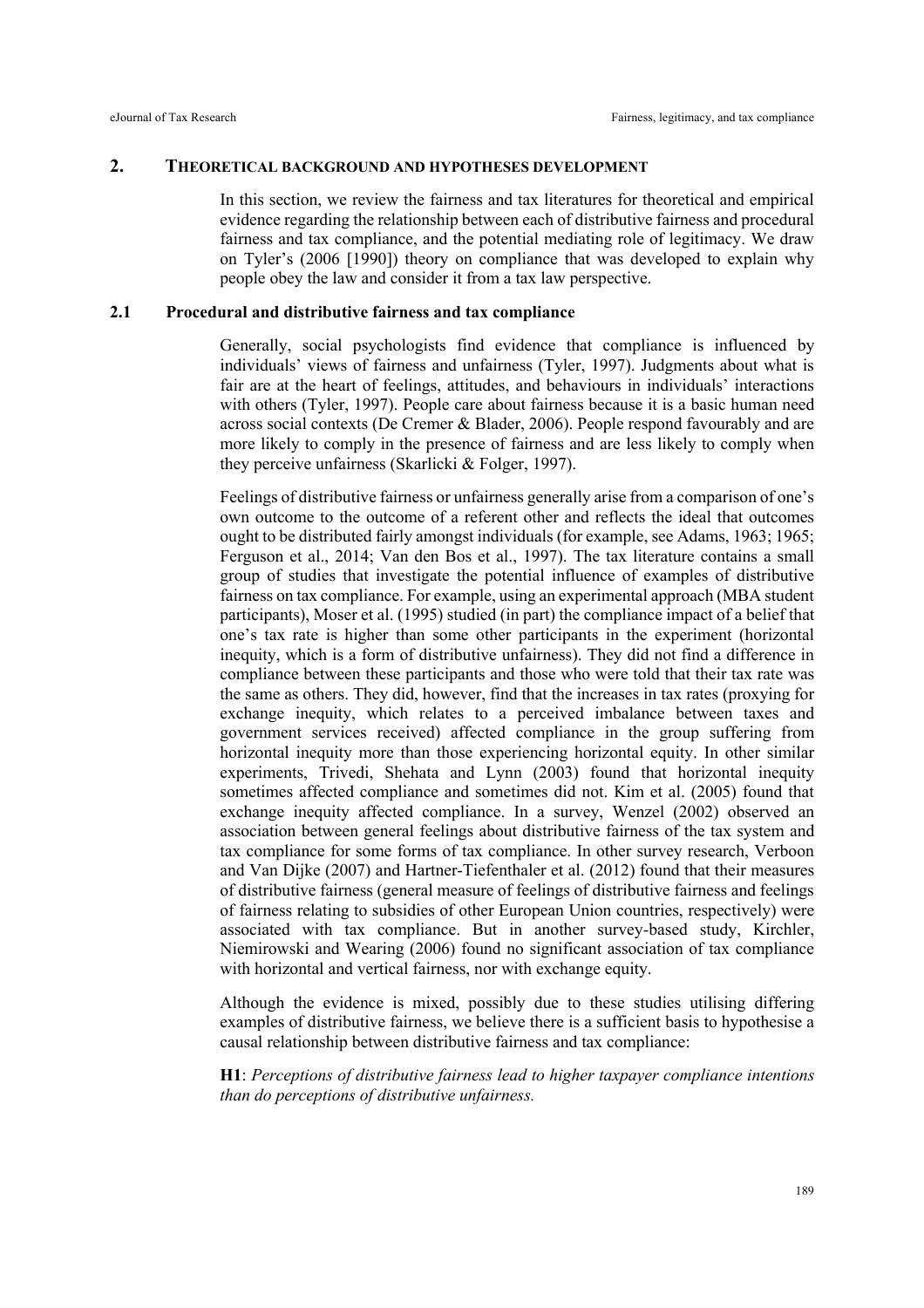Recall that the construct of procedural fairness relates to perceptions of the fairness of the process leading to an outcome (see Leventhal, 1980; Thibault & Walker, 1975; Van den Bos et al., 1997). The tax literature contains several studies that examine the relationship between various measures of procedural fairness and tax compliance. The survey-based studies of Gobena and Van Dijke (2016; 2017), Murphy (2004; 2005), Murphy, Bradford and Jackson (2016), Murphy, Tyler and Curtis (2009), Porcano (1988), Van Dijke and Verboon (2010), and Verboon and Van Dijke (2011) observed a positive association between procedural fairness and tax compliance. Wenzel (2002) observed a positive association for only one of his measures of compliance. In experimental studies on university students, Van Dijke and Verboon (2010) and Verboon and Van Dijke (2012) found that procedural fairness influenced tax compliance. Thus, there appears to be sufficient basis to hypothesise a causal relationship between procedural fairness and tax compliance:

# **H2:** *Perceptions of procedural fairness lead to higher taxpayer compliance intentions than do perceptions of procedural unfairness.*

While fairness scholars agree that distributive fairness and procedural fairness are distinct constructs (Ambrose & Arnaud, 2005; Greenberg, 1990; Hartman et al., 1999; Konovsky, 2000), there is no scholarly consensus as to how these two types of fairness affect behaviour in combination. Some fairness scholars (in non-tax contexts) state that there is empirical evidence of an interactive impact of procedural fairness and distributive fairness (e.g., Konovsky, 2000; De Cremer, 2005), <sup>3</sup> but what they have found instead is an interactive effect of procedural fairness and outcome favourability, rather than an interactive effect of procedural fairness and distributive fairness (see also Brockner, 2002; Brockner & Wiesenfeld, 1996; 2005). As Skitka et al. (2003, p. 314) state, '[c]omparisons of the relative effects of procedural and distributive fairness as currently presented in the literature are often comparisons between the relative power of procedural fairness and outcome favorability'. <sup>4</sup> In light of this challenge, we develop a distributive fairness manipulation that varies distributive fairness while holding outcome favourability constant to avoid confounding the two constructs.

We are aware of only two tax studies (Porcano, 1988; Wenzel, 2002) that include both distributive fairness and procedural fairness, but neither study considered the potential for an interactive effect of these two types of fairness. We did find a non-tax study that experimentally manipulates both distributive fairness and procedural fairness (Van den Bos et al., 1997). Van den Bos et al. (1997) observed an effect of procedural fairness on participant behaviours, but only when participants did not have information about distributive fairness.

<sup>3</sup> Konovsky (2000, p. 504) states, '[i]f the negative event included unfair procedures, this heightens people's sensitivity to the outcomes they received. If a negative outcome was received, this heightens people's sensitivity to the procedures used to determine the outcome. This heightened sensitivity is manifested by the interaction effect of PJ [procedural fairness] and DJ [distributive fairness]'. De Cremer (2005, p. 6) states, '[t]he frequently observed interaction between distributive fairness and procedural fairness will predict employee's cooperation … Thus, one could predict that procedural fairness matters most when outcomes are unfavorable…'.

<sup>4</sup> Researchers at times have confused the notions of distributive fairness with outcome favourability. Distributive fairness and outcome favourability are empirically and theoretically distinct constructs (Skitka et al., 2003). In a tax context, distributive fairness refers to a taxpayer's outcome relative to the tax outcomes of others, whereas outcome favourability refers to how favourable or unfavourable a tax outcome is (Wenzel, 2002).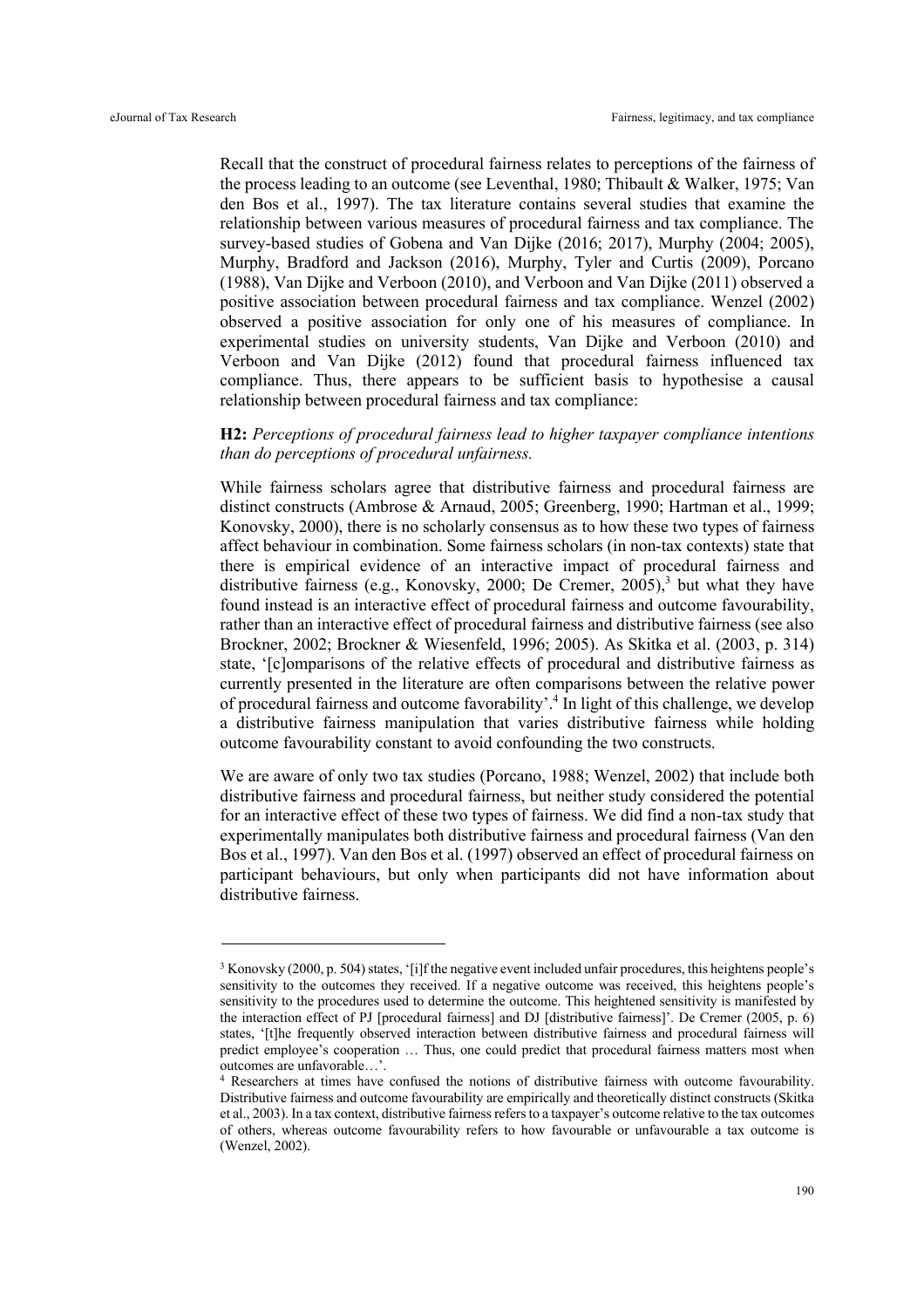We do not believe that the empirical or theoretical literature provide a sufficient basis to hypothesise on whether there would be an interaction between the two types of fairness. This gap in the literature does not take away the value of learning what their combined effect might be. Rather than stating a hypothesis, we pose a research question, as follows:

**RQ**: *How do perceptions of distributive fairness and procedural fairness combine to influence taxpayers' compliance?*

# **2.2 The potential mediating role of legitimacy**

Our final two hypotheses consider the role of legitimacy in mediating the association between fairness and taxpayers' compliance. In his theory on compliance, Tyler (2006 [1990]) suggests that taxpayers' motivation to comply with tax laws relates to taxpayers' feelings about the authorities who prescribe and enforce the law. He proposes that citizens' beliefs about the legitimacy of a legal authority (including a tax authority) provide a key motivation for following the laws prescribed by this authority. Turner (2005, p. 8) describes 'legitimate authority' as 'control based on the acceptance by the target of one's right to prescribe their beliefs, attitudes or actions'. Tyler (1997) shows that legitimacy is based on a citizen's obligation to obey an authority as well as the extent to which that authority does its job well. Kirchler, Hoelzl and Wahl (2008) and Wahl, Kastlunger and Kirchler (2010) argue that when a tax authority's power is legitimate, that authority is more likely to be trusted and complied with. Tyler and Fagan (2008) further argue that fairness is an important determinant of perceptions of the legitimacy of that authority: when people perceive fairness, they view legal authorities as more legitimate and entitled to be obeyed, and as a result, people become selfregulating and assume a personal responsibility to follow rules. Therefore, the theory on compliance proposes that citizens' perceptions of the fairness influence their perceptions of the legitimacy of the authority, which, in turn, influences their compliance with the law (Tyler, 2006 [1990]).

In the tax context, two survey-based studies have explored how tax authority legitimacy perceptions may mediate the relationship between procedural fairness perceptions and tax compliance intentions. Murphy (2005) provides evidence of a positive association between perceptions of procedural fairness, legitimacy and compliance, based on selfreports of Australian tax offenders. Subsequently, Murphy et al. (2016) reported on a follow-up survey of the tax offenders, and likewise found evidence that perceived legitimacy may mediate the relationship between procedural fairness and compliance. The fact that all the participants in the Murphy (2005) and the Murphy et al. (2016) studies were tax offenders may affect the generalisability of these results to the general taxpayer population (that is, they are drawing from a sub-population with poor tax compliance). These studies were conducted in more than one wave to provide evidence concerning whether procedural fairness has a causal relationship with tax compliance through legitimacy. Even so, an experiment can provide more conclusive evidence about causation.

It should be noted that Tyler's (2006 [1990]) theory includes impact of *both* procedural fairness and distributive fairness on compliance with the law. However, empirically it is challenging to capture distributive fairness, particularly in survey-based research which accounts for the bulk of the empirical research on Tyler's theory. As a result, theoretical and empirical research relying on Tyler's (2006 [1990]) model has largely abandoned distributive fairness and focused nearly entirely on procedural fairness.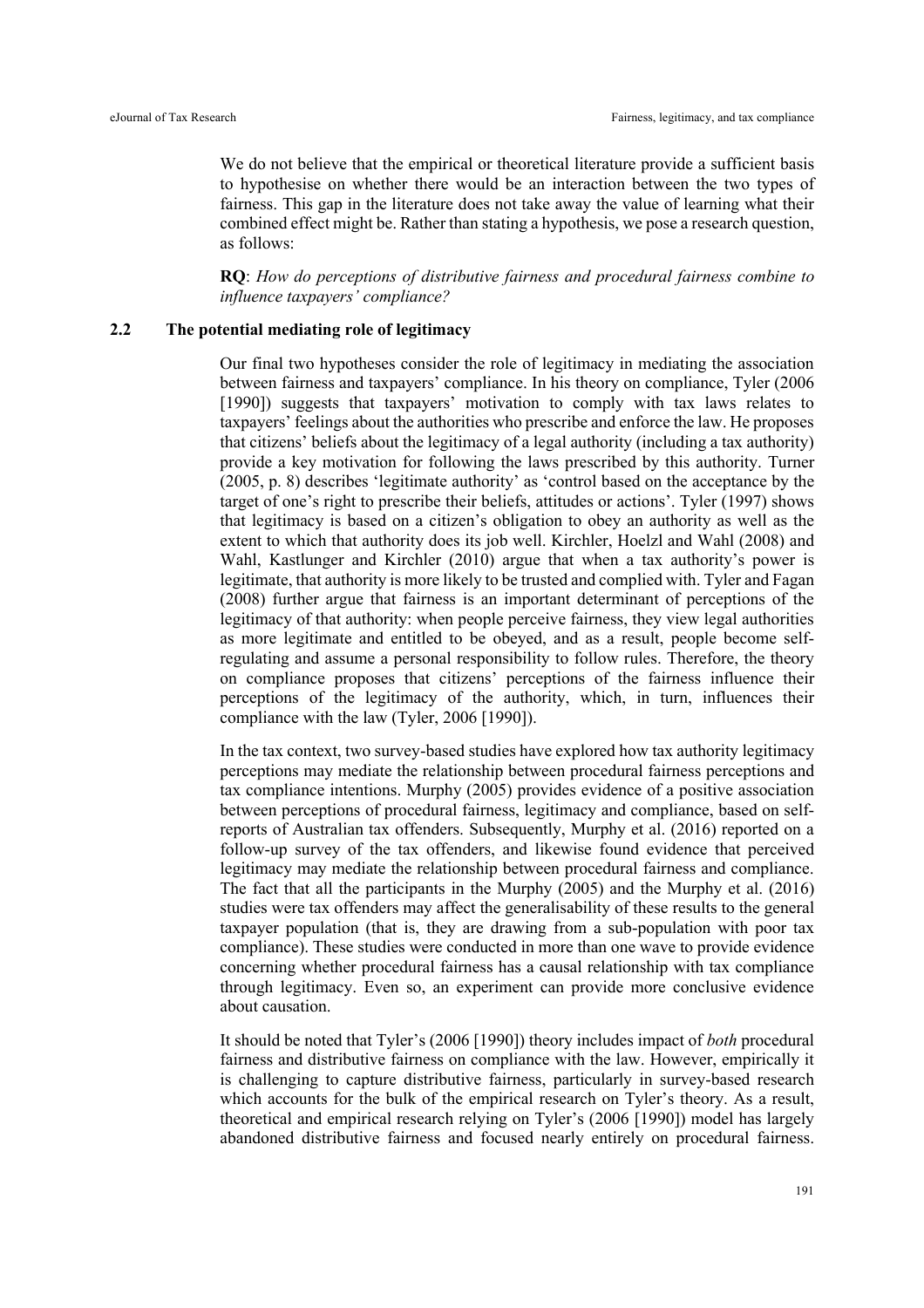McLean (2020) observes that the result of this turn of events has been a lack of development of Tyler's theory as it relates to distributive fairness. This issue can be seen in Murphy (2005) and Murphy et al. (2016) in that they study procedural fairness only in their test of Tyler's theory.

We extend the work of Murphy (2005) and Murphy et al. (2016) in three ways: 1) we incorporate distributive fairness; 2) we use an experimental approach to provide causal evidence about the influence of both distributive and procedural on taxpayers' compliance through their beliefs in the legitimacy of the tax authority; and 3) we use a broad sample of taxpayers who are not known to be non-compliant. Our remaining hypotheses are:

**H3**: *Perceptions of tax authority legitimacy mediate the relation between distributive fairness and taxpayers' compliance intentions. Specifically, distributive fairness positively influences perceptions of legitimacy of the tax authority, which is positively associated with compliance intentions.*

**H4:** *Perceptions of tax authority legitimacy mediate the relation between procedural fairness and taxpayers' compliance intentions; specifically, procedural fairness positively influences perceptions of legitimacy of the tax authority, which is positively associated with compliance intentions.*

# **3. EXPERIMENT**

# **3.1 Design**

Our study utilises a 2 x 2 x 2 between-participants design. Our design fully crosses distributive fairness (fair or unfair), procedural fairness (fair or unfair), and the order in which fairness information is received (distributive first or procedural first). Participants were given a scenario in which they read about a taxpayer and his experiences with the Internal Revenue Service (IRS). The scenario manipulated distributive fairness, procedural fairness, and the order in which fairness information was presented. We manipulated and examined the effect of order in which fairness information was presented because Van den Bos et al. (1997) observed an order effect in a non-tax context.

# **3.2 Participants**

Participants were recruited by a consumer research firm that has a database of 4 million Americans. To ensure that our sample was representative of a typical taxpayer population, we requested our participants be randomly selected using two parameters: gender and age. We restricted our sample participants to adult taxpayers between the ages of 25 and 80, evenly distributed across age groups, with a 50/50 gender split. We requested 50 responses per experimental condition, for a total of 400 taxpayers. Four hundred and eight taxpayers completed the instrument, and of these, 19 responses contained missing information, and were deleted, leaving a final sample of 389 (200 men and 189 women, with an average age of 49.1 years, who had filed tax returns for an average of 26.7 years). Demographic profile statistics are in Table 1.5

<sup>5</sup> We compared our sample against US census data that segmented the US population according to income, education and age. Our sample distribution was similar to that of the US population. For income, we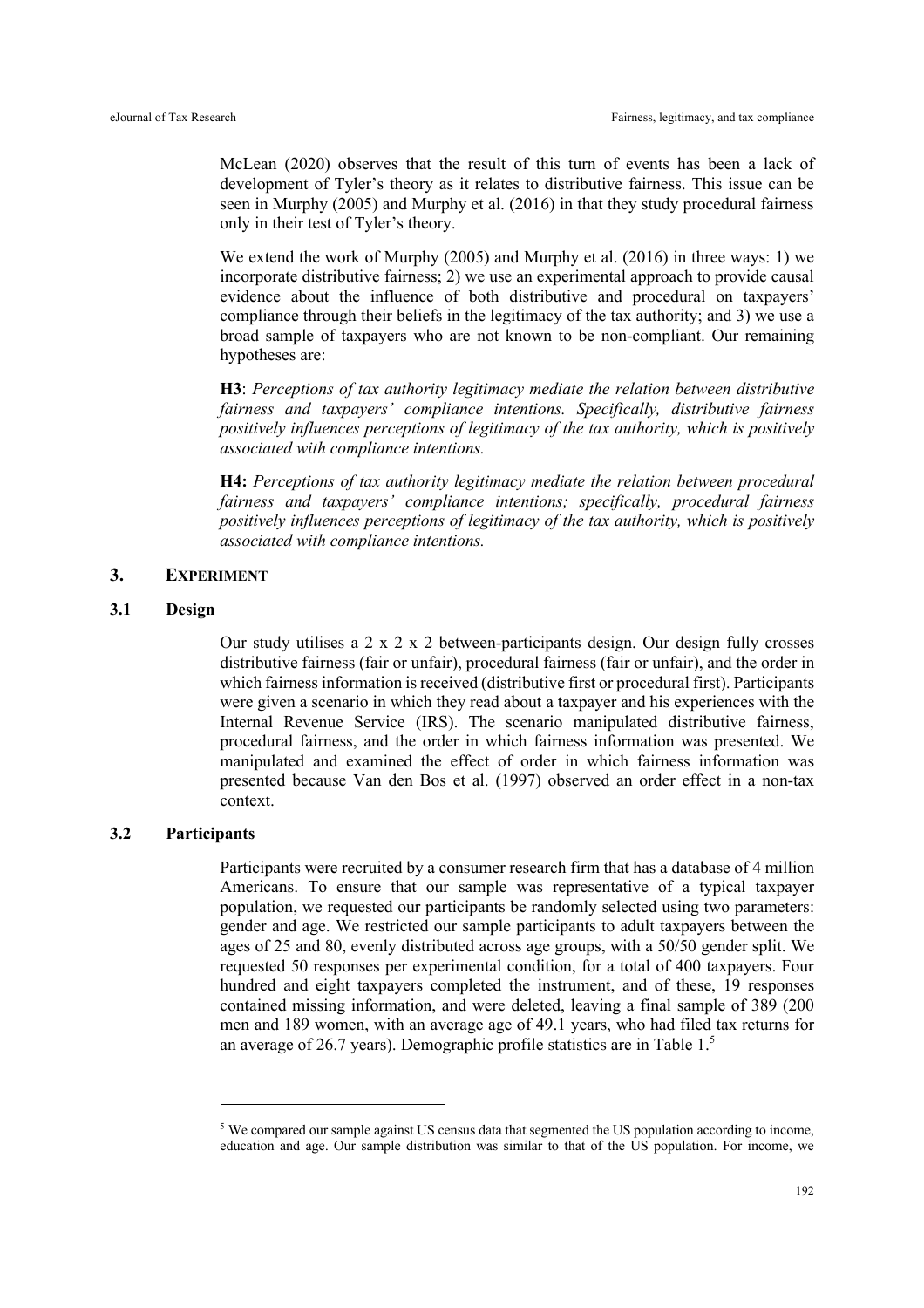| Sample size                                                                                                                                                                          | $n = 389$                                                                                            |
|--------------------------------------------------------------------------------------------------------------------------------------------------------------------------------------|------------------------------------------------------------------------------------------------------|
| Gender<br>male                                                                                                                                                                       | $n = 200 (51.4\%)$                                                                                   |
| female                                                                                                                                                                               | $n = 189(48.6\%)$                                                                                    |
| age                                                                                                                                                                                  | $mean = 49.1$ years<br>std dev = $14.5$ years                                                        |
| years filed a tax return                                                                                                                                                             | $mean = 27.0$ years<br>std dev = $15.7$ years                                                        |
| Unpleasant Encounter with IRS?                                                                                                                                                       | Yes = 61 (15.7%)<br>$No = 328 (84.3\%)$                                                              |
| Income:<br>less than $$25,000$<br>between \$25,000 and \$50,000<br>between \$50,001 and \$75,000<br>between \$75,001 and \$100,000<br>greater than \$100,000<br>prefer not to answer | $n=61(15.7%)$<br>$n=91(23.4\%)$<br>n=68 (17.5%)<br>$n=75(19.3\%)$<br>$n=72$ (18.5%)<br>$n=22(5.6\%)$ |
| Highest level of education completed:<br>high school<br>junior college diploma<br>college degree<br>graduate degree<br>other                                                         | $n = 102 (26.2\%)$<br>$n = 33 (8.5\%)$<br>$n = 138(35.5\%)$<br>$n = 103 (26.5\%)$<br>$n = 13$ (3.3%) |
| Tax preparer<br>Taxpayer<br>Taxpayer's spouse/partner<br>Paid preparer<br>Other                                                                                                      | $n = 190 (48.8\%)$<br>$n = 28$ (7.2%)<br>$n = 145(37.3\%)$<br>$n = 26(6.7%)$                         |

#### **Table 1: Demographic Profile Statistics**

checked 'Income and Poverty in the United States: 2013' (DeNavas-Walt & Proctor, 2014, p. 23). Our sample was underweighted in the under USD 25,000 and in the greater than USD 100,000 categories by about 7%, and overweighted in the USD 75,000 – USD 100,000 category by about 7%. For education, we checked 'Educational Attainment in the United States: 2014' (Census, 2014). Our sample was overweighted in graduate education by about 15%. Neither of these differences appear to significantly affect the results, since neither income nor education are significant covariates.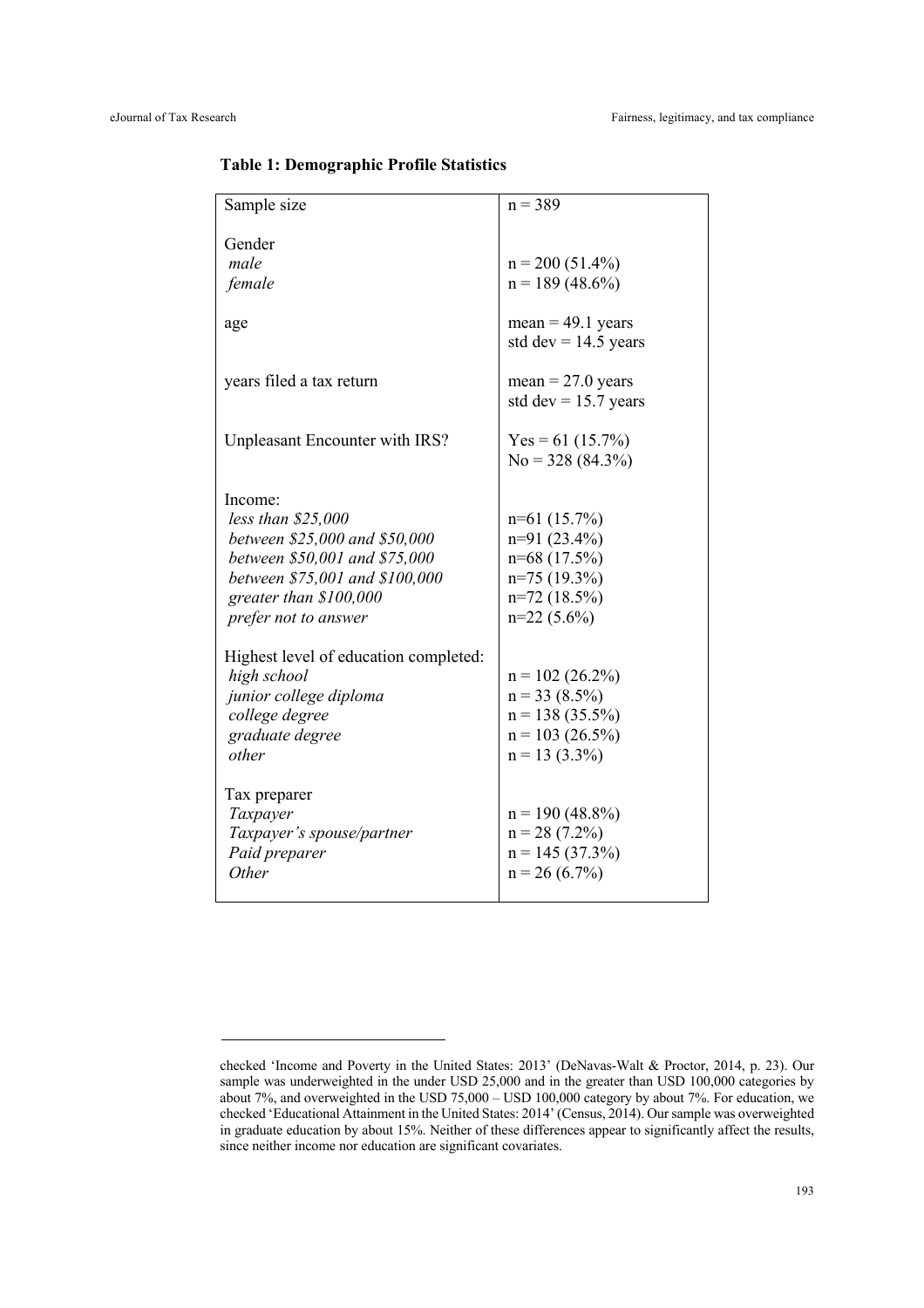#### **3.3 Experimental procedures**

Participants received an email invitation from the firm to participate in a questionnaire about income taxes and were assigned a unique user ID and password provided by the firm, ensuring they could complete only one questionnaire, and were incentivised by a point system specific to the firm. After being randomly assigned to experimental conditions, participants read a scenario and answered questions pertaining to the dependent variable, as well as other questions about potential control variables (social norms, detection likelihood, whether the participant had ever had an unpleasant encounter with an IRS agent), and demographic information (age, gender, number of years filing a tax return, tax preparer, education, and income).

In all versions of the scenario, the taxpayer received an unfavourable outcome, in which a deduction was denied, since fairness perceptions are more likely to be activated in the presence of unfavourable outcomes (Mullen, 2007; Rutte & Messick, 1995). We were careful to distinguish the favourability of the outcome from the distributive fairness of that outcome (see Skitka et al., 2003), since we manipulated distributive fairness by having the taxpayer's unfavourable outcome compared with referent others (outcomes of other, similar taxpayers).

Initially, participants read the following:

Below is a brief scenario about a taxpayer named Jamie and his experiences with the Internal Revenue Service (IRS). Please read it carefully, as you will be asked some follow-up questions. We would like to know what you would do if you were Jamie.

Next, participants were given a scenario to read. Common to all scenarios was the following:

> Jamie is a small business owner. Last year, he had a lengthy and frustrating dispute with the IRS concerning a tax deduction. In the end Jamie was disappointed to find out that he was not allowed to claim the full deduction.

Participants were then given information about distributive fairness followed by procedural fairness, or procedural fairness followed by distributive fairness, depending on the experimental condition for order. In the distributively fair condition, participants read the following: *Jamie believed that his tax result was fair compared to other situations he had recently heard of*. In the distributively unfair condition, participants read the following: *Jamie believed that his tax result was unfair compared to other situations he had recently heard of.*<sup>6</sup> In the procedurally fair condition, participants read the following: *He believed that the IRS process to resolve the dispute was fair.* In the procedurally unfair condition, participants read the following: *He believed that the IRS process to resolve the dispute was unfair.*<sup>7</sup>

<sup>6</sup> We used the term 'tax result' as a synonym for 'tax outcome' to reflect the notion of distributive fairness referring to the fairness of the tax outcome. This wording was successfully tested in several pre-tests.

 $<sup>7</sup>$  To improve the flow, we added the following continuums or adverbs before the distributive or procedural</sup> manipulations: 'even so', 'also', and 'at the same time'. For example, in the experimental condition which contained distributive unfairness followed by procedural fairness, the scenario stated, 'Jamie believed that his tax result was unfair compared to other situations he had recently heard of. At the same time, he believed that the IRS process to resolve the dispute was fair'.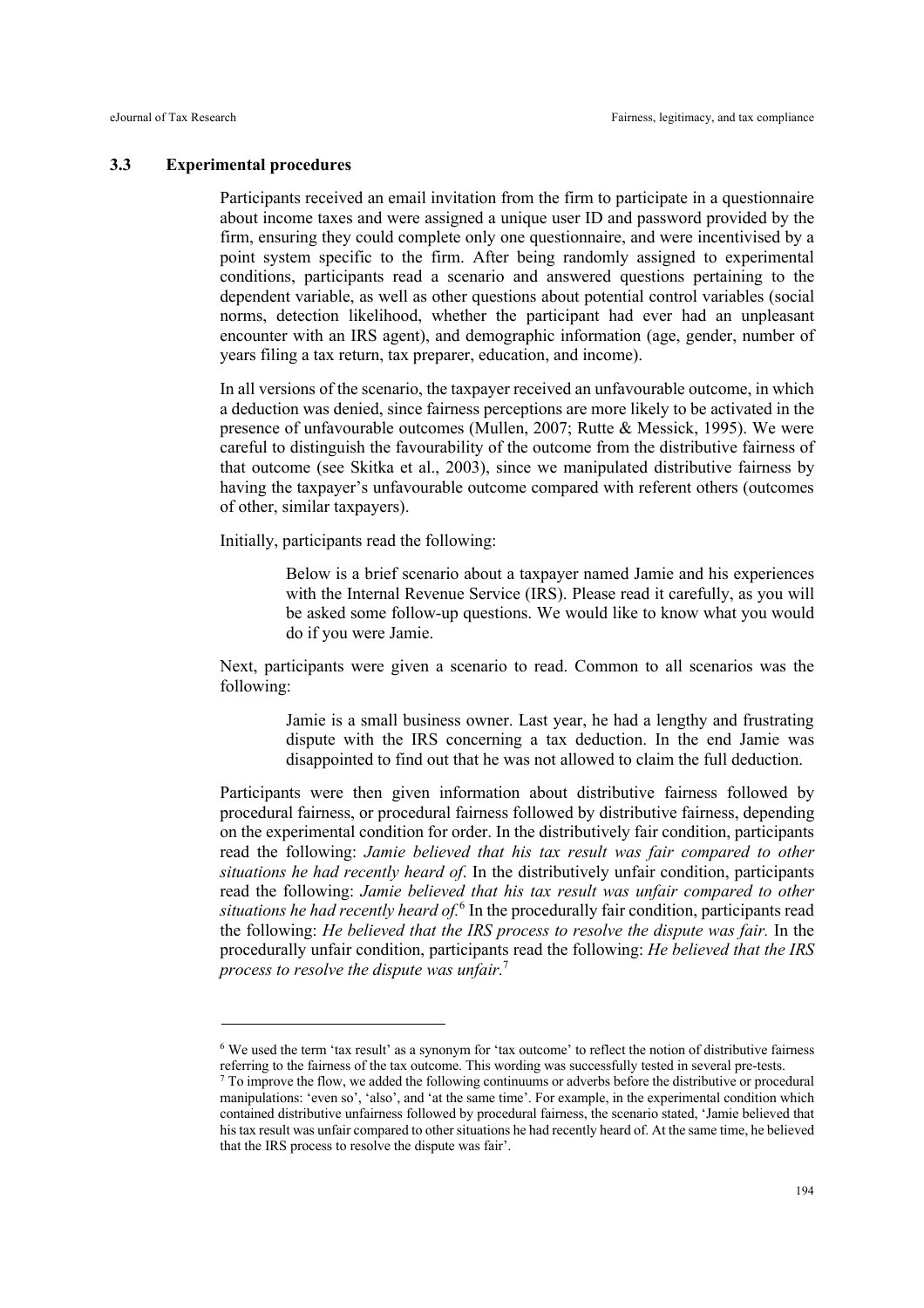In this study, we directly manipulate the fairness perceptions in our scenario rather than by utilising specific examples of outcomes/processes, as doing so may lead to differing participant perceptions about the degree of fairness involved. This approach also minimises the risk that providing a specific example of distributive or procedural fairness would obscure interpretation of the results and/or the extent to which they generalise. For distributive fairness, there is empirical evidence that taxpayers respond differently, depending on the specific example utilised in the study (e.g., Kim et al., 2005; Moser et al., 1995; Trivedi et al., 2003). We made the information about distributive fairness as similar as possible to the type of not-very-specific information that may be available about other taxpayer situations. For procedural fairness, there is empirical evidence that taxpayers respond differently, depending on the type of specific procedural operationalisation (Worsham, 1996).

The next screen contained questions about compliance intentions, in which participants read the following:

> This year Jamie's income included some cash earnings. Jamie knows that it is more difficult for the IRS to find out about cash income.

# **3.4 Dependent variable: compliance**

Compliance was measured using the average scores of a four-item scale. Participants responded using a 7-point Likert scale (where 1=strongly disagree and 7=strongly agree). The items were, 1) *Under the circumstances, Jamie might not report all of his cash earnings on his tax return*; 2) *Jamie will not declare all the cash to the IRS*; 3) *Jamie is unlikely to report all his cash earnings to the IRS*; and 4) *Jamie would be tempted to not report all of his cash receipts on his tax return*. The Cronbach's alpha of this scale is 0.86, which is excellent (Nunnally, 1978). We reverse-coded this variable; therefore, higher scores indicate higher compliance intention and lower scores indicate lower compliance intention.

# **3.5 Mediating variable**

Legitimacy was measured using the average scores of a two-item scale, based on Murphy (2005), which is adapted from Tyler (1997).<sup>8</sup> The items were as follows: 1) *Jamie's circumstances would lead him to believe that the IRS does its job well; and 2) Jamie's circumstances would lead him to feel that it is important to follow the IRS's rules.* The Cronbach's alpha of this scale is 0.77, which is good (Nunnally, 1978).

# **3.6 Control variables**

We controlled for several socio-economic variables which have been used in prior tax compliance research. Specifically, we asked demographic questions about gender, age, work experience, number of years filing a tax return, tax preparer, education, and income, consistent with other tax compliance studies (e.g., Bobek et al., 2007; Marriott, Randal & Holmes, 2013). We also controlled for social norms and measured social

<sup>8</sup> Tyler (1997, p. 337) notes that there are three elements of legitimacy: the willingness to voluntarily accept decisions, obedience toward the rules/laws, and favourable evaluations of authorities. Murphy (2005) developed two legitimacy scales adapted for the tax context, corresponding to the second and third elements of legitimacy identified by Tyler (1997). As both scales had reliability scores less 0.7 (Nunnally 1978), we developed a hybrid scale. Pre-testing revealed that the two-item measure we use in this research had the higher and acceptable reliability score of 0.77.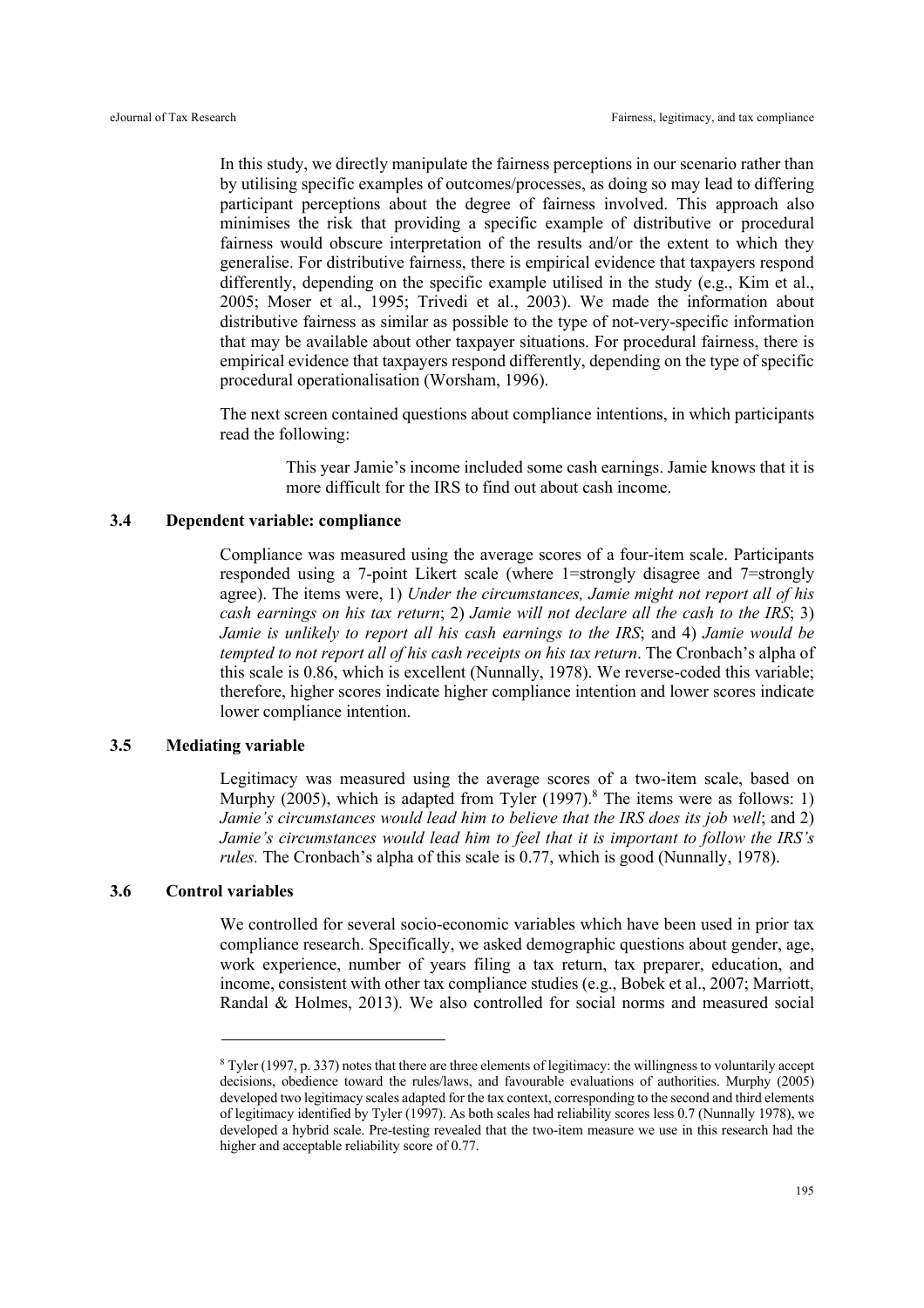norms as the average score of two items, adapted from Bobek et al. (2013), using a 7 point Likert scale as above, as follows: 1) *It is morally wrong to engage in tax evasion behavior;* and 2) *My close friends believe it is wrong to engage in tax evasion behavior*. The Cronbach's alpha of this measure was 0.79, which is good (Nunnally, 1978). We also controlled for the possibility that a respondent may have been influenced by a previous unpleasant encounter with a tax authority employee by asking a binary question, *Have you ever had an unpleasant encounter with an IRS agent*? In sum, there are nine control variables.

# **4. RESULTS**

# **4.1 Manipulation checks**

We performed manipulation checks for procedural and distributive fairness independent variables, using a 7-point Likert scale (where 1=strongly disagree and 7=strongly agree). The manipulation check for distributive fairness was, *Jamie was satisfied with last year's tax result compared to other tax situations*. This manipulation check was supported (F=82.1,  $p<0.01$ ), and in the expected direction.<sup>9</sup> The manipulation check for procedural fairness was, *Jamie was satisfied with the IRS process to resolve last year's tax dispute*. This manipulation check was supported  $(F=109.1, p<0.01)$ , and in the expected direction.<sup>10</sup> These results indicate the manipulations were effective.

# **4.2 Hypothesis tests relating to fairness and compliance**

We performed a simple analysis of variance (ANOVA) on the manipulated variables with the dependent variable, compliance intentions. We found that compliance intentions were influenced by both distributive fairness  $(F=7.53; p<0.01)$  and procedural fairness (F=6.85; p<0.01). Order was not significant (F=0.712; p=0.40). We did not find an interaction between distributive fairness and procedural fairness. A comparison of means shows that compliance intentions were higher when circumstances are fair, and lower when the circumstances are unfair, as expected. This trend was similar regardless of order of the fairness information. Table 2 presents the means and Figure 1 graphs the fairness effects (the means are averaged over both orders of presentation).

|                   |        | <b>DISTRIBUTIVE</b> |                       | <b>Total</b> |  |
|-------------------|--------|---------------------|-----------------------|--------------|--|
|                   |        | Fair                | Unfair                |              |  |
| <b>PROCEDURAL</b> | Fair   | 3.94(1.43)          | 3.59(1.50)            | 3.77(1.47)   |  |
|                   | Unfair | 3.60(1.37)          | 3.22(1.08)            | 3.41(1.24)   |  |
| Total             |        | (1.41)              | $.32^{\circ}$<br>3.41 | 3.59(1.38)   |  |

**Table 2: Compliance Intentions: Cell Means and Standard Deviations**

<sup>9</sup> Participants in the lower distributive fairness condition responded with a mean score of 2.99/7, and participants in the higher distributive fairness condition responded with a mean score of 4.61/7.

<sup>&</sup>lt;sup>10</sup> Participants in the lower procedural fairness condition responded with a mean score of 2.81/7, and participants in the higher procedural fairness condition responded with a mean score of 4.69/7.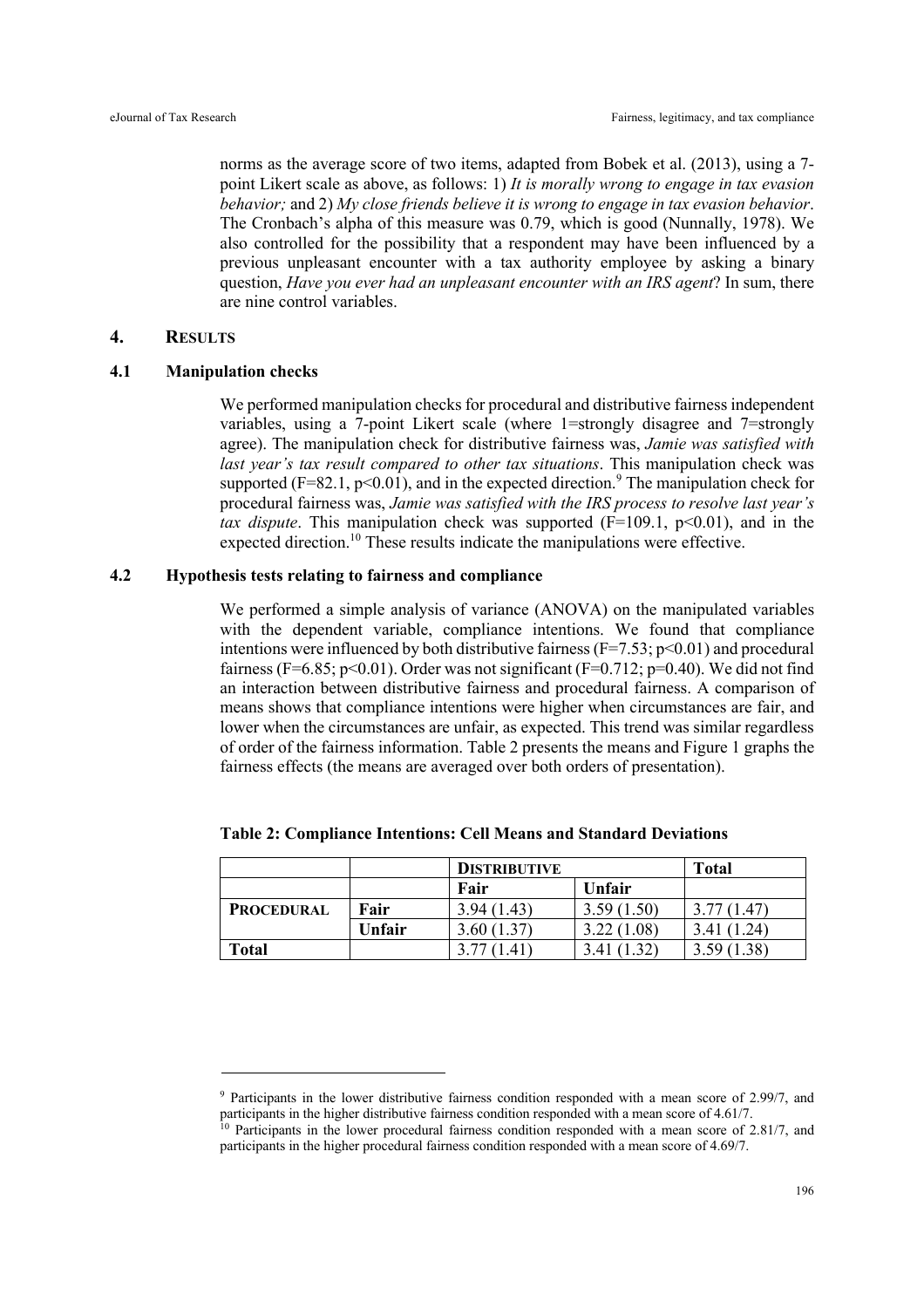

**Fig. 1: Influence of Procedural Fairness and Distributive Fairness on Compliance Intentions**

We find that neither type of fairness dominated. Mean compliance intentions in the condition where distributive fairness exists and procedural fairness does not exist (3.60) is the same as in the condition where procedural fairness exists and distributive fairness does not exist  $(3.59)$  (t=0.04; p=0.97). We also find evidence that it may be important whether or not there are multiple types of fairness versus one type of fairness versus no fairness. The highest compliance intentions value of 3.94 occurs when the situation is both procedurally fair and distributively fair. We find that this level of compliance is (marginally) significantly higher than the level of compliance when one type of fairness exists (either procedurally fair/distributively unfair or vice versa) ( $t=1.97$ ,  $p=0.051$ ). Similarly, compliance is significantly higher when one type of fairness exists (either distributive or procedural) than when the situation is both distributively and procedurally unfair (t=2.47;  $p \le 0.05$ ).<sup>11</sup> Thus it would seem that increments in fairness/unfairness have significant consequences for compliance intentions.

Incorporating the nine control variables, we performed an analysis of covariance (ANCOVA). The dependent variable was compliance intentions. The fixed factors were

<sup>&</sup>lt;sup>11</sup> To assess these effects, we used contrast coding over the four conditions that manipulated distributive and procedural fairness. Both orders of presentation of fairness information are included in each of these conditions because order was not significant in the analysis. The conditions are as follows: condition 1: situation is both procedurally and distributively unfair; condition 2: situation is distributively unfair and procedurally fair; condition 3: situation is distributively fair and procedurally unfair; condition 4: situation is distributively fair and procedurally fair. For the first test the contrast coding was 0, -1, -1, 2 and for the second test it was  $-2$ , 1, 1, 0.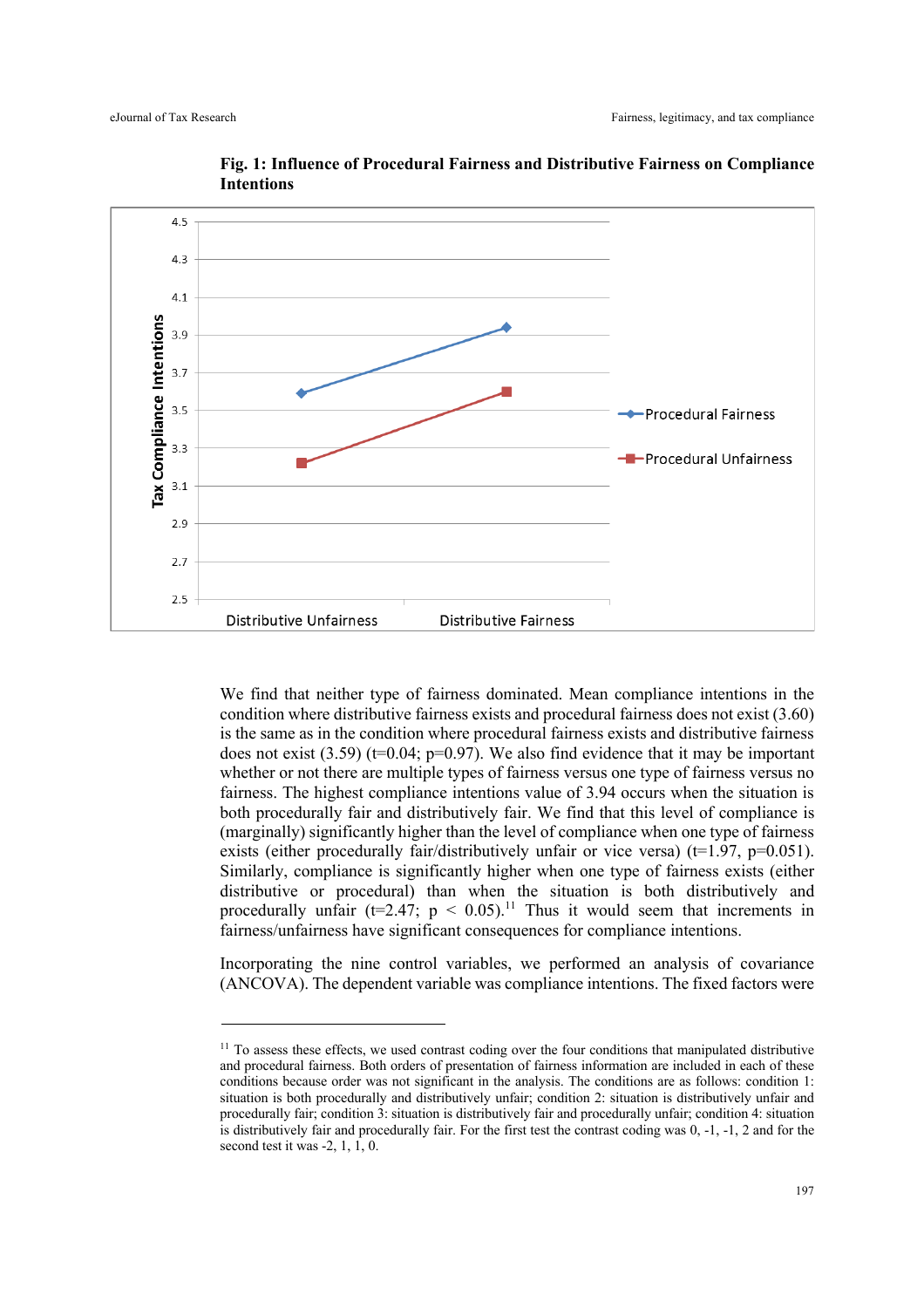our manipulated variables, distributive fairness, procedural fairness and order of presentation. Covariates were the control variables described above and our proposed mediating variable, legitimacy. Results are reported in Table 3.<sup>12</sup> We found significant main effects of procedural fairness and distributive fairness on compliance intentions (p  $\leq$  0.05 in both cases), and no significant interaction effect between them (p=0.99). Order of presentation of procedural fairness versus distribution fairness did not significantly influence compliance intentions  $(p=0.40)$ . We also found that legitimacy perceptions, social norms, previous unpleasant experiences with the tax authority, and number of years that tax returns had been filed all had significant effects on compliance intentions in our analysis ( $p < 0.01$  in each case).

#### **Table 3: Test of Between-Subject Effects**

| <b>ANCOVA of Distributive Fairness, Procedural Fairness, and Order on Compliance</b> |  |
|--------------------------------------------------------------------------------------|--|
| <b>Intentions</b>                                                                    |  |

|                                                                                   | <b>SS</b> | Df | MS    | $F$ -value |  |  |
|-----------------------------------------------------------------------------------|-----------|----|-------|------------|--|--|
|                                                                                   |           |    |       |            |  |  |
| <b>Distributive Fairness</b>                                                      | 8.30      | 1  | 8.30  | $4.80*$    |  |  |
| <b>Procedural Fairness</b>                                                        | 8.58      | 1  | 8.58  | $4.97*$    |  |  |
| Order                                                                             | 1.24      | 1  | 1.24  | 0.72       |  |  |
| Distributive Fairness x Procedural Fairness                                       | 0.01      | 1  | 0.01  | 0.99       |  |  |
| Distributive Fairness x Order                                                     | 0.08      | 1  | 0.08  | 0.05       |  |  |
| Procedural Fairness x Order                                                       | 5.92      | 1  | 5.92  | 3.43       |  |  |
| Distributive Fairness x Procedural Fairness x Order                               | 0.10      | 1  | 0.10  | 0.06       |  |  |
| Social Norms                                                                      | 14.13     | 1  | 14.13 | $8.18*$    |  |  |
| Unpleasant Encounter with IRS                                                     | 16.30     | 1  | 16.30 | $9.44*$    |  |  |
| <b>Years Filed</b>                                                                | 6.98      | 1  | 6.98  | $4.04*$    |  |  |
| Legitimacy                                                                        | 10.60     | 1  | 10.60 | $6.13*$    |  |  |
| Detection Likelihood                                                              | 3.56      | 1  | 3.56  | 2.06       |  |  |
| Age                                                                               | 0.08      | 1  | 0.08  | 0.05       |  |  |
| Gender                                                                            | 0.30      | 1  | 0.30  | 0.17       |  |  |
| Tax Preparer                                                                      | 1.48      | 1  | 1.48  | 0.86       |  |  |
| Education                                                                         | 0.14      | 1  | 0.14  | 0.08       |  |  |
| Income                                                                            | 0.02      | 1  | 0.02  | 0.01       |  |  |
|                                                                                   |           |    |       |            |  |  |
| * - indicates a significant result at the 0.05 level of significance (two-tailed) |           |    |       |            |  |  |
| Adjusted R-squared = $0.087$                                                      |           |    |       |            |  |  |

Our findings provide evidence that perceptions of distributive fairness and procedural fairness influence taxpayer compliance, thereby supporting H1 and H2. Because there was no interaction, we answer our research question (RQ1) by finding that perceptions

<sup>&</sup>lt;sup>12</sup> We include legitimacy as a covariate for completeness but the results as presented do not change significantly when legitimacy is excluded from the ANCOVA.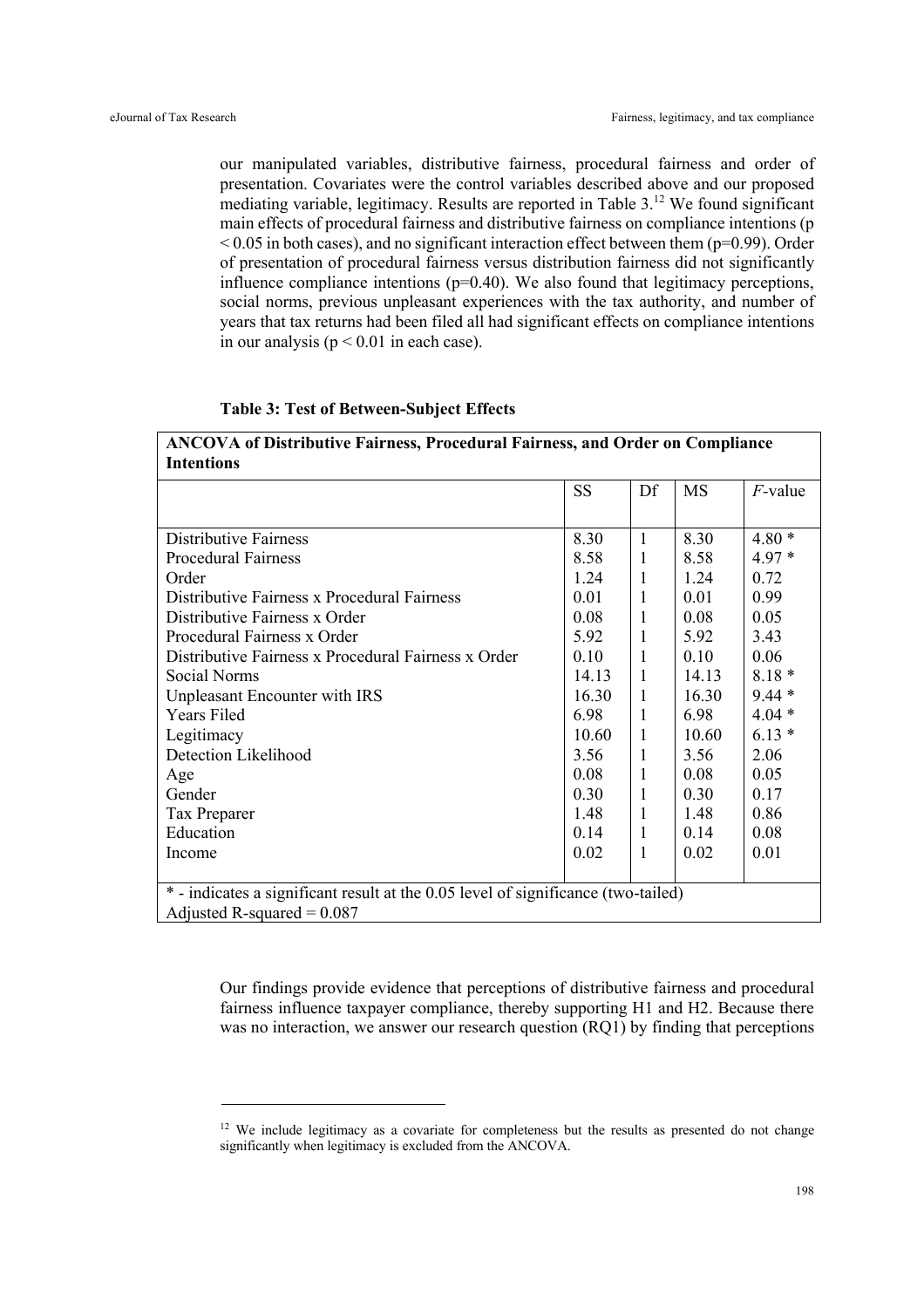of distributive fairness and procedural fairness act independently and do not interact to influence taxpayers' compliance intentions.

#### **4.3 Hypotheses tests of the mediating effect of legitimacy**

We also hypothesised that perceptions of legitimacy would mediate the relation between fairness and compliance (H3 and H4). We observed, in a simple ANOVA using legitimacy as dependent variable, that both procedural fairness and distributive fairness significantly influence perceptions of legitimacy ( $F=16.42$ ;  $p < 0.001$  and  $F = 12.64$ , p  $< 0.001$ , respectively).

We applied the Hayes (2018) mediation analysis approach to assess mediation. This involved testing a simple mediation model, in which a causal antecedent variable (distributive fairness or procedural fairness) influences an outcome (compliance intentions) through a single intervening variable (legitimacy).<sup>13</sup>

*Distributive fairness:* H3 considers the role of legitimacy in the association between distributive fairness and compliance. From a simple mediation analysis conducted using ordinary least squares path analysis, distributive fairness indirectly influenced compliance intentions through its effect on perceived legitimacy of the tax authority. As can be seen in Table 4a, taxpayers in the condition where distributive unfairness occurred assessed IRS legitimacy to be lower than did participants in the condition where distributive fairness occurred  $(a = -0.398)$ . Taxpayers who perceived that the tax authority was legitimate expressed a stronger intention to be compliant  $(b = 0.168)$ . A bias-corrected bootstrap confidence interval for the indirect effect  $(ab = -0.067)$  based on 10,000 bootstrap samples was entirely below zero (-0.146 to -0.013), which is evidence of an indirect effect of distributive fairness on compliance through legitimacy. There was also evidence that distributive fairness influenced compliance independently of its effect on legitimacy  $(c' = -0.276)$ , such that taxpayers who perceived distributive unfairness were less likely to be compliant than taxpayers who perceived distributive fairness. Consequently, H3 is supported.

<sup>&</sup>lt;sup>13</sup> Hayes (2018, pp. 113-117) explains why the traditional mediation analysis approach of Baron and Kenny (1986) should be abandoned.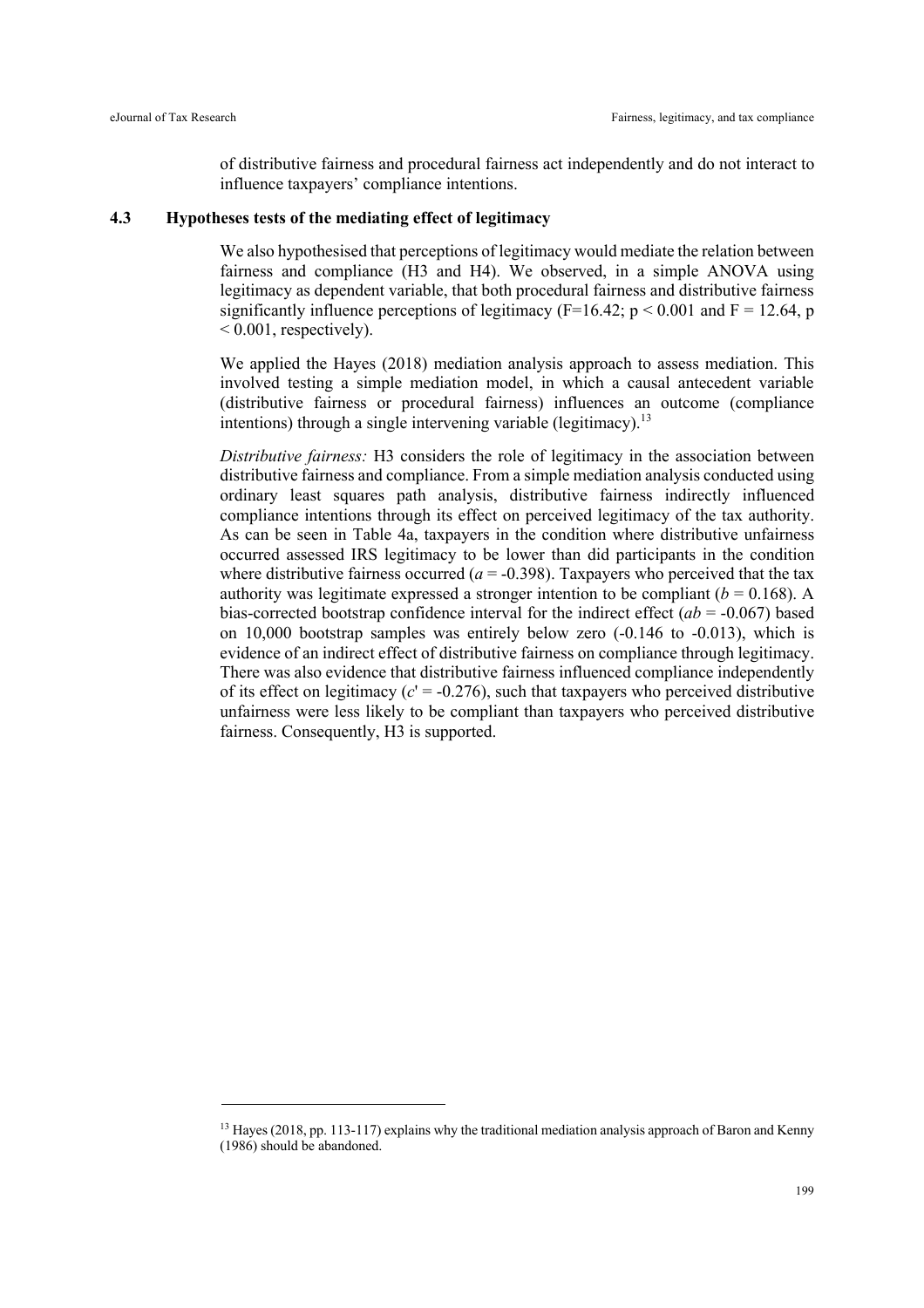

# **Table 4a: Model Coefficients for Distributive Fairness and Legitimacy Mediation Analysis**

The results in Table 4a include the influence of all nine covariates reported in Table 3. Excluding the covariates does not significantly change the results as presented above.

*Procedural Fairness:* H4 considers the role of legitimacy on the association between procedural fairness and compliance. From a simple mediation analysis conducted using ordinary least squares path analysis, procedural fairness indirectly influenced compliance intentions through its effect on perceived legitimacy of the tax authority. As can be seen from Table 4b, taxpayers who perceived procedural unfairness assessed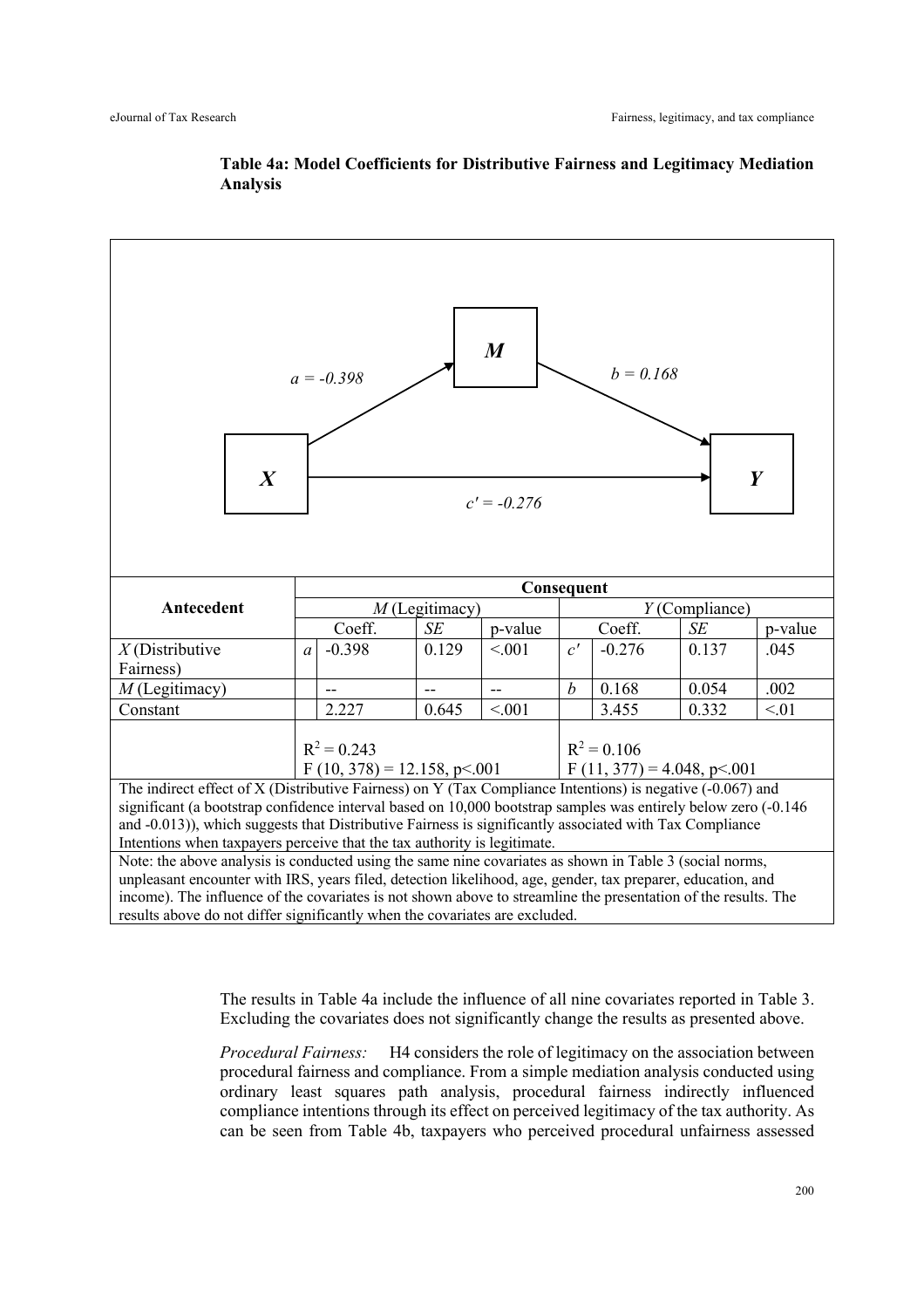legitimacy of the IRS to be lower than did participants who perceived that procedures were fair  $(a = -0.656)$ , and taxpayers who perceived that the tax authority was legitimate expressed a stronger intention to be compliant  $(b = 0.155)$ . A bias-corrected bootstrap confidence interval for the indirect effect  $(ab = -0.102)$  based on 10,000 bootstrap samples was entirely below zero (-0.206 to -0.024), which is evidence of an indirect effect of procedural fairness on compliance through legitimacy. There was also evidence that procedural fairness influenced compliance independently of its effect on legitimacy  $(c' = -0.298)$ , such that taxpayers who perceived procedural unfairness were less likely to be compliant than taxpayers who perceived that IRS procedures were fair. Consequently, H4 is also supported.





results above do not differ significantly when the covariates are excluded.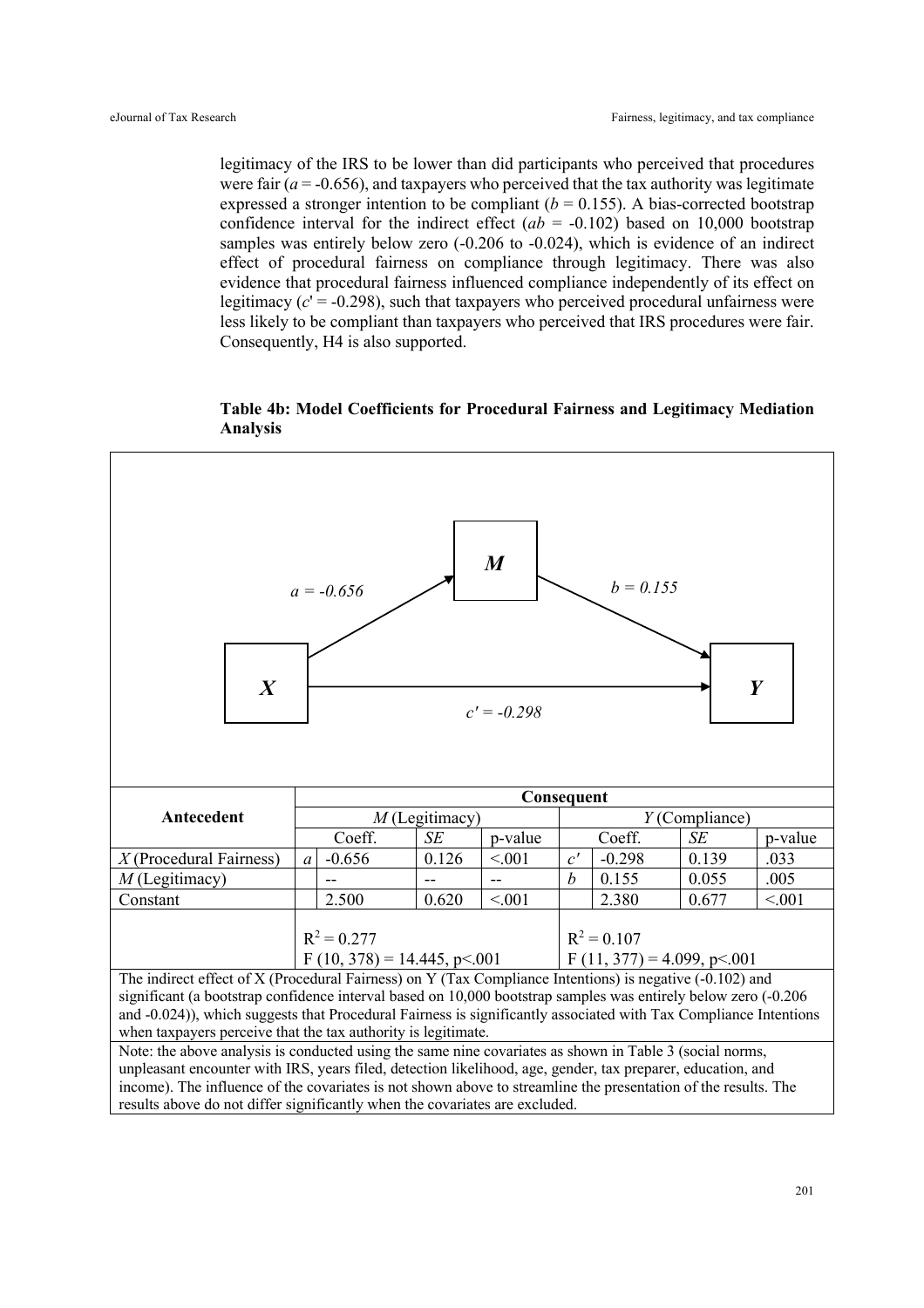The results in Table 4b include the influence of all nine covariates reported in Table 3. Excluding the covariates does not significantly change the results as presented above.

#### **4.4 Robustness checks**

We also conducted Kruskal-Wallis tests to determine if our main effects of each dimension of fairness are robust to an ordinal rather than interval interpretation of our data. A Kruskal-Wallis H test showed that there was a statistically significant difference in tax compliance intentions between levels of distributive fairness,  $\chi^2(1) = 6.154$ ,  $p =$ 0.013, with a mean rank compliance score of 209.06 for high distributive fairness and 180.87 for low distributive fairness. A Kruskal-Wallis H test also showed that there was a statistically significant difference in tax compliance intentions between levels of procedural fairness,  $\chi^2(1) = 6.411$ ,  $p = 0.011$ , with a mean rank compliance score of 208.99 for high procedural fairness and 180.20 for low procedural fairness. These results are consistent with our main ANCOVA in Table 3.

To provide additional evidence of the robustness of our findings of independent effects of each of distributive fairness and procedural fairness, we performed Wilcoxon Mann-Whitney tests in which we compared the effects of each level of distributive fairness (high and low) on the dependent variable (tax compliance intentions) at each level of procedural fairness (high and low). We did not find any significant differences at the 0.05 level of significance (two-tailed). We also performed Wilcoxon Mann-Whitney tests in which we compared the effects of each level of procedural fairness (high and low) on the dependent variable (tax compliance intentions) at each level of distributive fairness (high and low). We again did not find any significant differences at the 0.05 level of significance (two-tailed). These findings provide some assurance that tax compliance intentions for one dimension of fairness do not differ according to levels of the other dimension of fairness. These findings are consistent with our main ANCOVA in Table 3, as we did not find a significant interaction effect.

Finally, our ANCOVA is also supported by conventional regression analysis (not tabulated) that show that both main effects hold with and without the nine covariates.

# **5. DISCUSSION AND CONCLUSION**

A high degree of compliance with tax law is essential for governments to provide services to citizens and to govern them. Tyler's (2006 [1990]) theory on compliance proposes that citizens' perceptions of fairness influence their willingness to obey the law and that this influence is mediated by their perceptions of the legitimacy of the legal authority. While Tyler's theory has been empirically tested in the tax and other contexts with respect to procedural fairness, it has not been tested with respect to distributive fairness. Previously, this theory has also not been tested by means of a controlled experiment, making causation difficult to establish. Also, the influence of distributive and procedural fairness on tax compliance has not previously been considered in the same experiment even though both can occur in a tax context. In the current research, we address these gaps in the literature. We believe our findings may be useful for tax authorities as well as tax and fairness researchers.

Our experiment on American taxpayers manipulates perceptions of distributive fairness and procedural fairness. We find that the two types of fairness significantly influence compliance intentions and that the order of receiving this information has no effect. We find that procedural and distributive fairness have an equal and additive effect on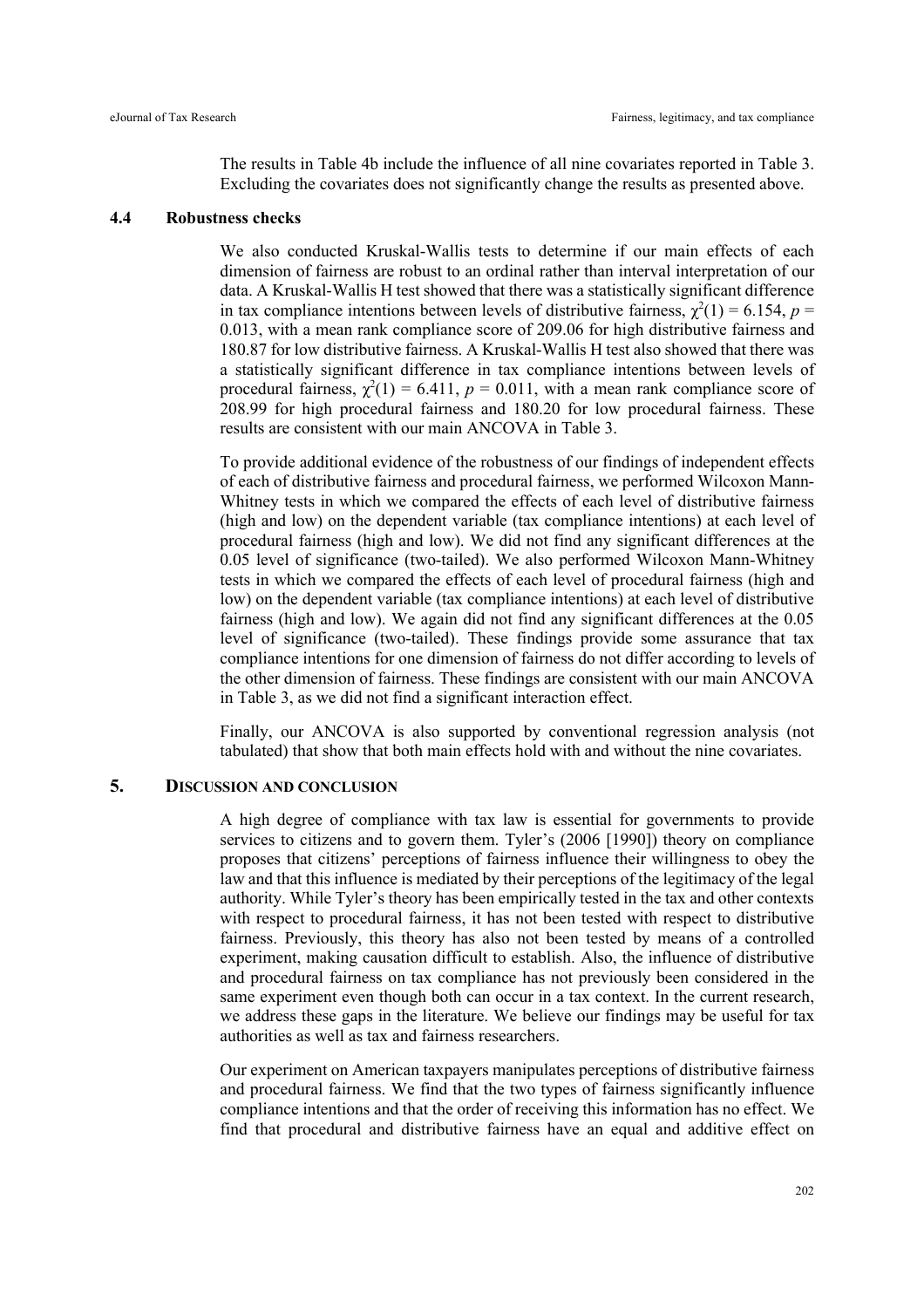compliance, with a procedurally and distributively unfair situation resulting in the lowest compliance, a procedurally or distributively fair situation resulting significantly higher compliance, and a procedurally and distributively fair situation resulting the highest compliance intentions.<sup>14</sup> This finding suggests that degrees of fairness are perceived by taxpayers and impact their willingness to comply with tax authorities. It may be that when an individual is faced with information about more than one instance of fairness/unfairness, consolidation of this information may involve a heuristic based on number of fairnesses/unfairnesses<sup>15</sup> and this is something that could be explored in future research.

Further, we found evidence that both distributive and procedural fairness influence compliance through their impacts on perception of the legitimacy of the tax authority. To the best of our knowledge, this is the first study to demonstrate the impact of distributive fairness on compliance through the mediating effect of legitimacy perceptions. While previous correlational studies have identified that perceived legitimacy of a legal authority mediates the relationship between procedural fairness and compliance with the law (e.g., Tyler 2003; 2006 [1990]; Tyler & Lind, 1992; Tyler & Degoey, 1995), our research extends these findings and contributes to the tax literature on legitimacy by providing evidence that legitimacy mediates the influence of both procedural fairness and distributive fairness on compliance. Thus, we contribute the first distributive fairness related empirical support for Tyler's (2006 [1990]) theory of compliance.

Our findings have several implications for tax authorities. Our findings suggest and reinforce that tax authorities should ensure that their procedures are perceived as fair, and that taxpayers' outcomes are consistent across taxpayers. Doing both may result in greater compliance than demonstrating only one of these forms of fairness. If a tax authority creates situations that are procedurally fair but distributively unfair, or vice versa, compliance may suffer as compared to situations that are both procedurally and distributively fair. Tax authorities should also note the importance of taxpayer perceptions of their legitimacy in terms of compliance. Compliance may be enhanced when efforts are made to improve these perceptions.

Our results show that perceptions of legitimacy are improved if distributive fairness and procedural fairness are improved. The clearest implication is that tax authorities should be procedurally and distributively fair. But it is also important for taxpayers to know that fairness has occurred, so tax authorities could perhaps consider initiating explicit communication efforts to reinforce that tax outcomes are fair across taxpayers and the fairness of processes are important to the IRS. Consideration could also be given to providing communications that may improve taxpayer confidence in the legitimacy of the tax authority directly and to combat social media misinformation that may undermine the legitimacy of the tax authority.

In our analysis, some of our control variables were significantly associated with tax compliance (social norms and years filed were positively associated and previous unpleasant encounters with IRS were negatively associated). Further research in these

<sup>&</sup>lt;sup>14</sup> The order in which distributive information was presented relative to procedural information did not significantly impact compliance intentions.

<sup>&</sup>lt;sup>15</sup> We thank one of our reviewers for this idea.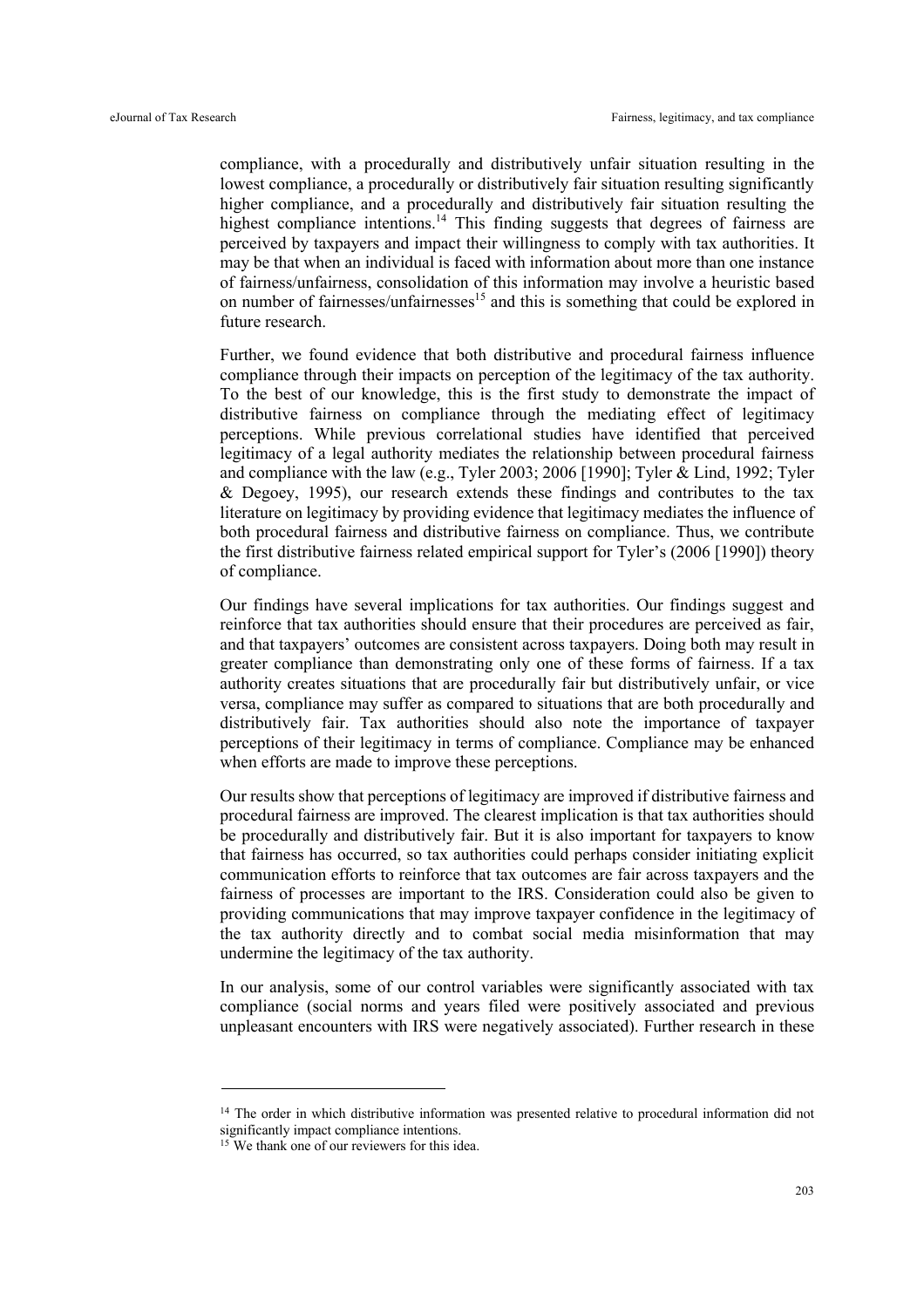areas may also provide additional useful information to help tax authorities understand factors that influence compliance.

As with all research, our study has several limitations. The primary limitation in our study is that our manipulation of distributive fairness was intentionally generic. This design choice was done to make our findings broadly generalisable but in so doing may undermine our ability to provide insight into the applicability of our findings for a specific operationalisation of distributive fairness. We encourage future research into the strength and effect of specific operationalisations of distributive fairness dimensions that may be found and applied in real world settings. Another limitation is that our participants were American taxpayers. While we believe the results of our studies should be of interest to an international audience, the findings of the study may not be generalisable beyond US taxpayers. We encourage further research using taxpayers from other countries to address the issue of generalisability. Third, a limitation of experimental research is that generalisability is predicated upon the specific manipulations used in an experiment. Finally, due to the sensitive nature of tax compliance, it is possible that respondents' responses were biased. We attempted to mitigate this concern by assuring respondents of anonymity and by asking what they thought a hypothetical taxpayer would do, rather than what they themselves would do. Prior research indicates that respondents project their same feelings and attitudes when asked indirect questions instead of direct questions (Fisher, 1993), and that vignettes can minimise the effects of social desirability bias (Hughes & Huby, 2004).

As noted above, future research can consider how different operationalisations of distributive fairness and procedural fairness influence compliance behaviour. For instance, Leventhal (1980) identified several procedural fairness criteria which, in the tax context, may have unique influences on taxpayer behaviour (Farrar et al., 2013; Worsham, 1996). It would be useful for tax policy-makers to know which specific procedural and distributive criteria are most influential for taxpayers in encouraging compliance, especially as tax authorities are increasingly turning to taxpayer charters and tax ombudsman offices to handle taxpayer disputes over procedural and distributive matters. The psychological processes underlying voluntary tax compliance are complex and insufficiently understood. There is much to learn about this important issue.

# **6. REFERENCES**

- Adams, J 1963, 'Toward an understanding of inequity', *Journal of Abnormal and Social Psychology*, vol. 67, no. 5, pp. 422-436.
- Adams, J 1965, 'Inequity in social exchange', in Berkowitz, L (ed.), *Advances in experimental social psychology* (vol. 2), Academic Press, New York, pp. 267-299.
- Ambrose, M & Arnaud, A 2005, 'Are procedural justice and distributive justice conceptually distinct?', in Greenberg, J & Colquitt, J (eds), *Handbook of organizational justice*, Erlbaum Associates, Mahwah, NJ, pp. 59-84.
- Baron, R & Kenny, D 1986, 'The moderator-mediator variable distinction in social psychological research—conceptual, strategic, and statistical considerations', *Journal of Personality and Social Psychology*, vol. 51, no. 6, pp. 1173-1182.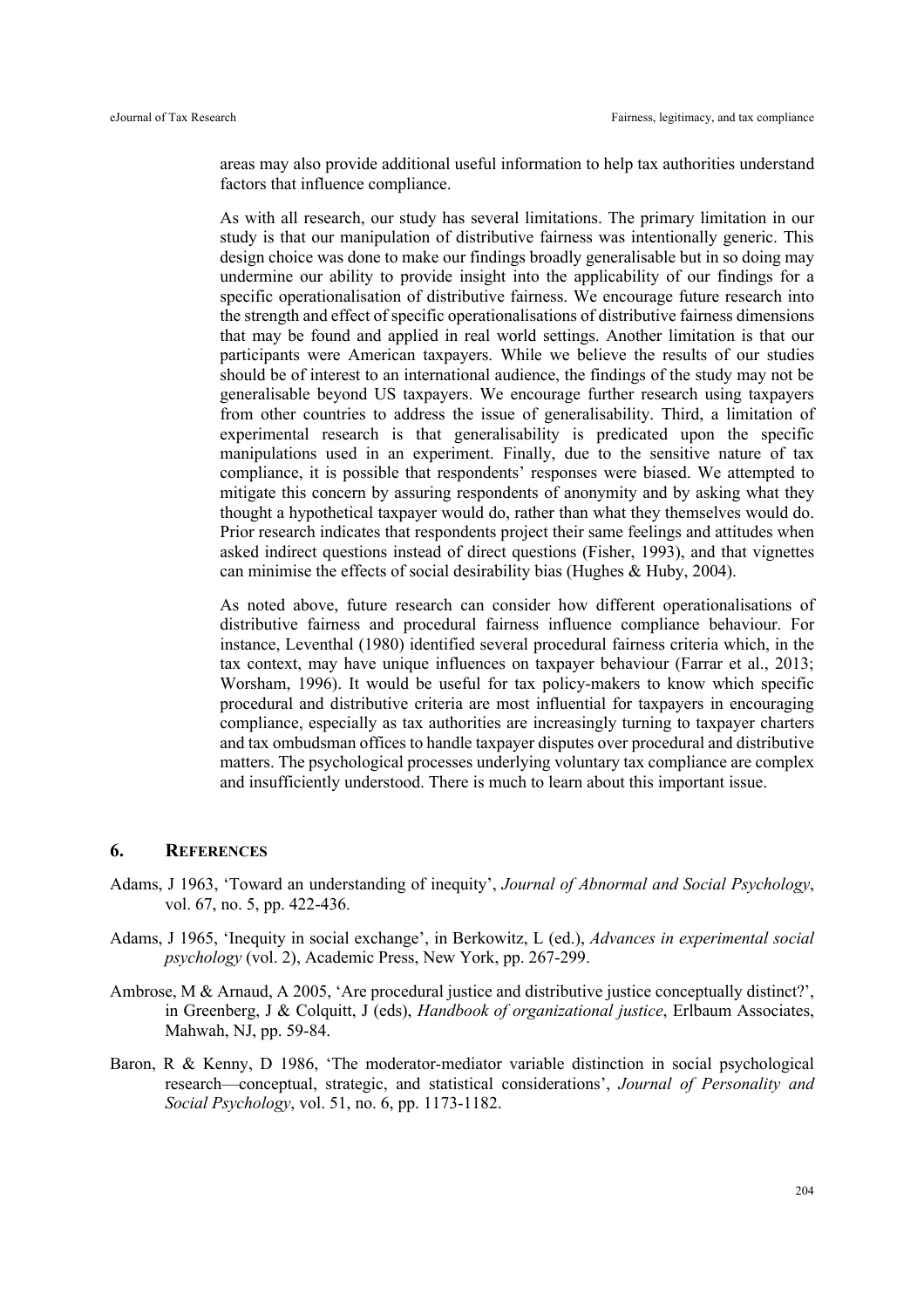- Bies, R & Moag, J 1986, 'Interactional justice: Communication criteria of fairness', in Lewicki, R, Sheppard, B & Bazerman M (eds), *Research on negotiations in organizations*(vol. 1), JAI Press, Greenwich, CT, pp. 43-55.
- Bobek, D, Hatfield, R & Wentzel, K 2007, 'An investigation of why taxpayers prefer refunds: A theory of planned behavior approach', *Journal of the American Taxation Association*, vol. 29, no. 1, pp. 93-111.
- Bobek, D, Hageman, A & Kelliher, C 2013, 'Analyzing the role of social norms in tax compliance behavior', *Journal of Business Ethics*, vol. 115, no. 3, pp. 451-468.
- Brockner, J & Wiesenfeld, B 1996, 'An integrative framework for explaining reactions to decisions: Interactive effects of outcomes and procedures', *Psychological Bulletin*, vol. 120, no. 2, pp. 189- 208.
- Brockner, J 2002, 'Making sense of procedural fairness: How high procedural fairness can reduce or heighten the influence of outcome favorability', *Academy of Management Review*, vol. 27, no. 1, pp. 58-76.
- Brockner, J & Wiesenfeld, B 2005, 'How, when, and why does outcome favorability interact with procedural fairness?', in Greenberg, J & Colquitt, J (eds), *Handbook of organizational justice*, Erlbaum Associates, Mahwah, NJ, pp. 525-553.
- Brown, R & Mintz, J 2012, 'The Big Picture', in Kerr, H, McKenzie, K & Mintz J (eds), *Tax policy in Canada*, Canadian Tax Foundation, Toronto, pp. 1:1 – 1:34.
- Census 2014, 'Educational attainment in the United States: 2014 Detailed Tables', US Census Bureau, Current Population Survey, 2014 Annual Social and Economic Supplement. Available at: http://www.census.gov/hhes/socdemo/education/data/cps/2014/tables.html.
- De Cremer, D 2005, 'Procedural and distributive justice effects moderated by organizational identification', *Journal of Managerial Psychology*, vol. 20, no. 1/2, pp. 4-13.
- De Cremer, D & Blader, S 2006, 'Why do people care about procedural fairness? The importance of belongingness in responding and attending to procedures', *European Journal of Social Psychology*, vol. 36, no. 2, pp. 211-228.
- DeNavas-Walt, C & Proctor, B 2014, 'Income and poverty in the United States: 2013', Current Population Reports, US Census Bureau, 2014 Annual Social and Economic Supplement. Available at: https://www.census.gov/content/dam/Census/library/publications/2014/demo/p60-249.pdf.
- Farrar, J, Donnelly, M & Dhaliwal, S 2013, 'Procedural aspects of tax fairness: A content analysis of Canadian tax jurisprudence', *Journal of Legal Tax Research*, vol. 11, no. 2, pp. 21-37.
- Farrar, J, Kaplan, S E & Thorne, L 2019, 'The effect of interactional fairness and detection on taxpayers' compliance intentions', *Journal of Business Ethics*, vol. 154, no. 2, pp. 167-180.
- Ferguson, J, Ellen, P & Bearden, W 2014, 'Procedural and distributive fairness: Determinants of overall price fairness', *Journal of Business Ethics*, vol. 121, no. 2, pp. 217-231.
- Fisher, R 1993, 'Social desirability bias and the validity of indirect questioning', *Journal of Consumer Research*, vol. 20, no. 2, pp. 303-315.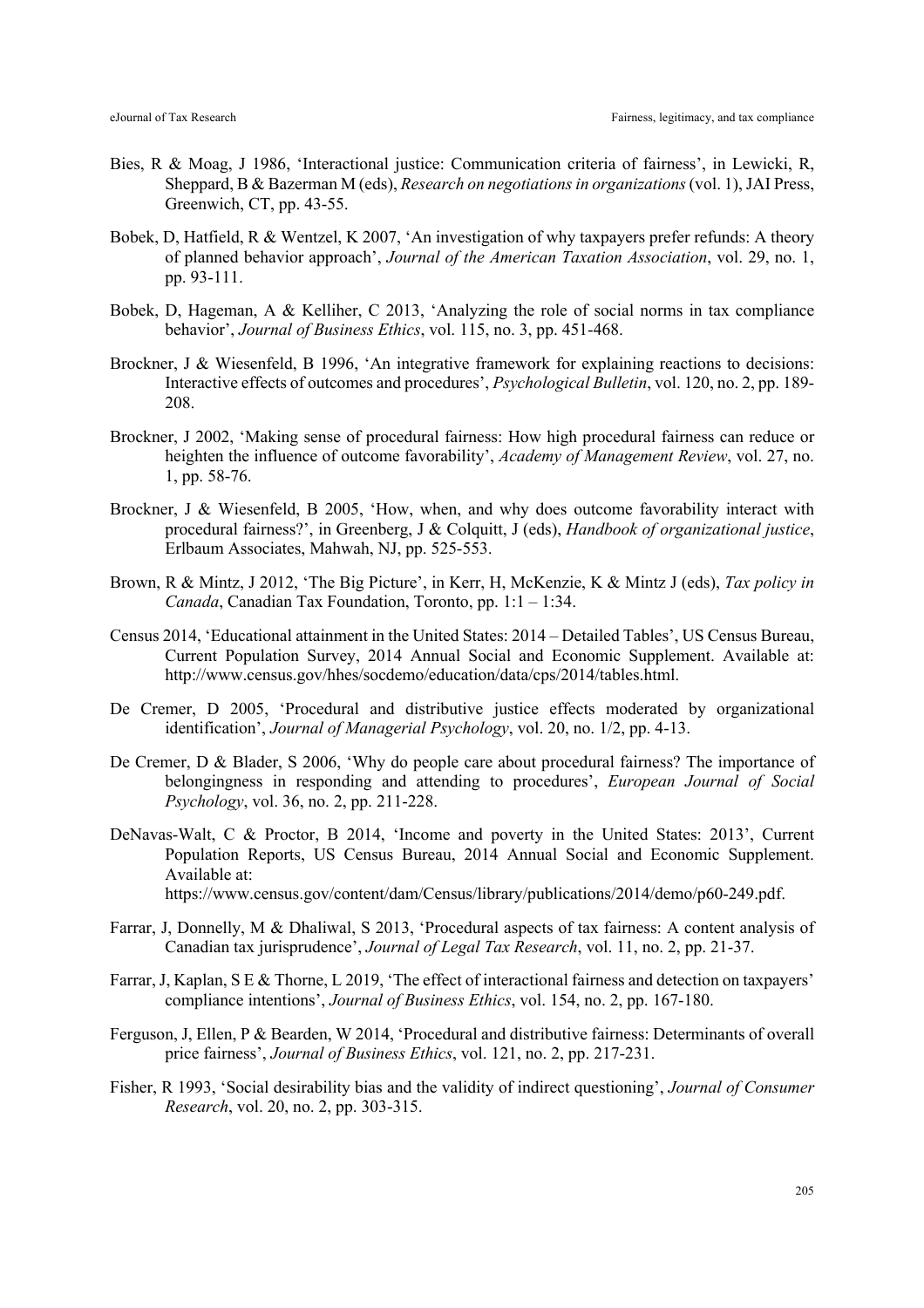- Folger, R & Cropanzano, R 2001, 'Fairness theory: Justice as accountability', in Greenberg, J & Cropanzano, R (eds), *Advances in organizational justice*, Stanford University Press, Stanford, pp. 1-55.
- Greenberg, J 1990, 'Organizational justice: Yesterday, today, and tomorrow', *Journal of Management*, vol. 16, no. 2, pp. 399-432.
- Gobena, L & Van Dijke, M 2016, 'Power, justice, and trust: A mediated moderation analysis of tax compliance among Ethiopian business owners', *Journal of Economic Psychology*, vol. 52, no. 1, pp. 24-37.
- Gobena, L & Van Dijke, M 2017, 'Fear and caring: Procedural justice, trust, and collective identification as antecedents of voluntary tax compliance', *Journal of Economic Psychology*, vol. 62, no. 1, pp. 1-16.
- Hartman, S, Yrle, A & Galle, W 1999, 'Procedural and distributive justice: Examining equity in a university setting', *Journal of Business Ethics*, vol. 20, no. 4, pp. 337-351.
- Hartner-Tiefenthaler, M, Kubicek, B, Kirchler, E, Rechberger, S & Wenzel, M 2012, 'Perceived distributive fairness of European transfer payments and EU-taxes in Austria, the Czech Republic, and the United Kingdom', *Applied Psychology: An International Review*, vol. 61, no. 3, pp. 454-478.
- Hayes, A 2018, *Introduction to mediation, moderation, and conditional process analysis*, 2nd edn, Guilford Press, New York.
- Hughes, R & Huby, M 2004, 'The construction and interpretation of vignettes in social research', *Social Work and Sciences Review*, vol. 11, no. 1, pp. 36-51.
- Kim, C, Evans, J & Moser, D 2005, 'Economic and equity effects on tax reporting decisions', *Accounting, Organizations and Society*, vol. 30, no. 7/8, pp. 609-625.
- Kirchler, E, Niemirowski, A & Wearing, A 2006, 'Shared subjective views, intent to cooperate and tax compliance: Similarities between Australian taxpayers and tax officers', *Journal of Economic Psychology*, vol. 27, no. 4, pp. 502-517.
- Kirchler, E, Hoelzl, E & Wahl, I 2008, 'Enforced versus voluntary compliance: The "slippery slope" framework', *Journal of Economic Psychology*, vol. 29, no. 2, pp. 210-225.
- Konovsky, M 2000, 'Understanding procedural justice and its impact on business organizations', *Journal of Management*, vol. 26, no. 3, pp. 489-511.
- Leventhal, G 1980, 'What should be done with equity theory? New approaches to the study of fairness in social relationships', in Gergen, K, Greenberg, M & Willis, R (eds), *Social exchange: Advances in theory and research*, Plenum Press, New York, pp. 27-55.
- Marriott, L, Randal, J & Holmes, K 2013, 'Tax experiments in the real world', *eJournal of Tax Research*, vol. 11, no. 2, pp. 216-244.
- McLean, K 2020, 'Revisiting the role of distributive justice in Tyler's legitimacy theory', *Journal of Experimental Criminology*, vol. 16, no. 2, pp. 335-346.
- McKerchar, M, Bloomquist, K & Pope, J 2013, 'Indicators of tax morale: An exploratory study', *eJournal of Tax Research*, vol. 11, no. 1, pp. 5-22.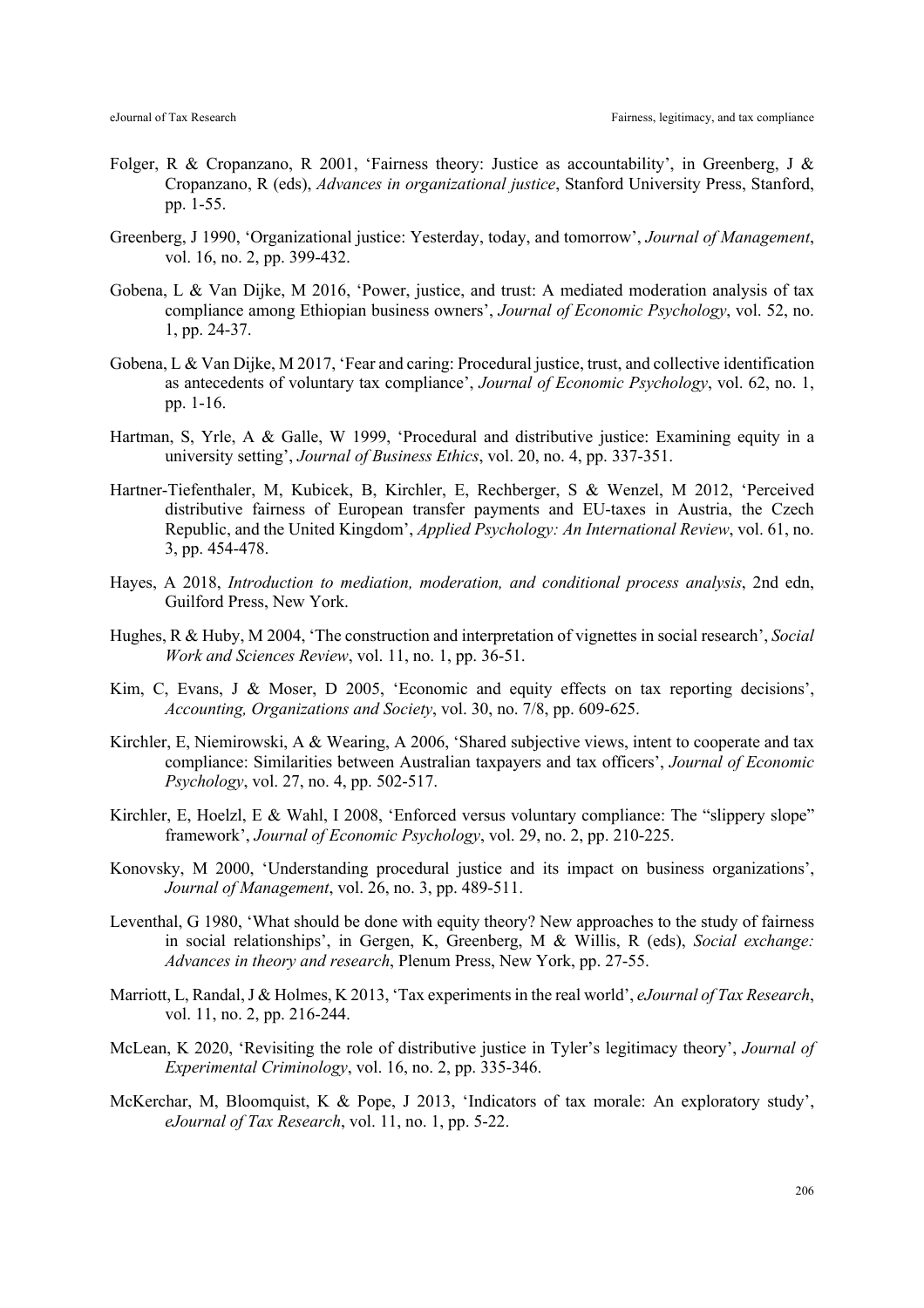- Moser, D, Evans, J & Kim, C 1995, 'The effects of horizontal and exchange inequity on tax reporting decisions', *The Accounting Review*, vol. 70, no. 4, pp. 619-634.
- Mullen, E 2007, 'The reciprocal relationship between affect and perceptions of fairness', in Törnblom, K & Vermunt, R (eds), *Distributive and procedural justice: Research and social implications*, Ashgate, Burlington, VT, pp. 15-37.
- Murphy, K 2004, 'The role of trust in nurturing compliance: A study of accused tax avoiders', *Law and Human Behavior*, vol. 28, no. 2, pp. 187-209.
- Murphy, K 2005, 'Regulating more effectively: The relationship between procedural justice, legitimacy, and tax non-compliance', *Journal of Law and Society*, vol. 32, no. 4, pp. 562-589.
- Murphy K, Tyler, T & Curtis, A 2009, 'Nurturing regulatory compliance: Is procedural justice effective when people question the legitimacy of the law?', *Regulation and Governance*, vol. 3, no. 1, pp*.*  1-26.
- Murphy, K. Bradford, B & Jackson, J 2016, 'Motivating compliance behavior among offenders: Procedural justice or deterrence?', *Criminal Justice and Behavior*, vol. 43, no. 1, pp. 102-118.
- Nunnally, J 1978, *Psychometric theory*, McGraw-Hill, New York.
- Rutte, C & Messick, D 1995, 'An integrated model of perceived unfairness in organizations', *Social Justice Research*, vol. 8, no. 3, pp. 239-261.
- Skarlicki, D & Folger, R 1997, 'Retaliation in the workplace: The roles of distributive, procedural, and interactional fairness', *Journal of Applied Psychology*, vol. 82, no. 3, pp. 434-443.
- Skitka, L, Winquist, J & Hutchinson, S 2003, 'Are outcome fairness and outcome favorability distinguishable psychological constructs? A meta-analytic review', *Social Justice Research*, vol. 16, no. 4, pp. 309-341.
- Sweeney, P & McFarlin, D 1993, 'Workers' evaluations of the "ends" and the "means": An examination of four models of distributive and procedural justice', *Organizational Behavior and Human Decision Processes*, vol. 55, no. 1, pp. 23-40.
- Thibault, J & Walker, L 1975, *Procedural justice: A psychological analysis*, Erlbaum Associates, Hillsdale, NJ.
- Trivedi, V, Shehata, M & Lynn, B 2003, 'Impact of personal and situational factors on taxpayer compliance: An experimental analysis', *Journal of Business Ethics*, vol. 47, no. 3, pp. 175-197.
- Turner, J 2005, 'Explaining the nature of power: A three-process theory', *European Journal of Social Psychology*, vol. 35, no. 1, pp. 1-22.
- Tyler, T 1997, 'The psychology of legitimacy: A relational perspective on voluntary deference to authorities', *Personality and Social Psychology Review*, vol. 1, no. 4, pp. 323-345.
- Tyler, T 2003, 'Procedural justice, legitimacy, and the effective rule of law', *Crime and Justice*, vol. 30, pp. 283-357.
- Tyler, T 2006 [1990], *Why people obey the law*, Princeton University Press, Princeton.
- Tyler, T & Lind, E 1992, 'A relational model of authority in groups', in Zanna, M (ed.), *Advances in experimental social psychology* (vol. 25), Academic Press, New York, pp. 115-191.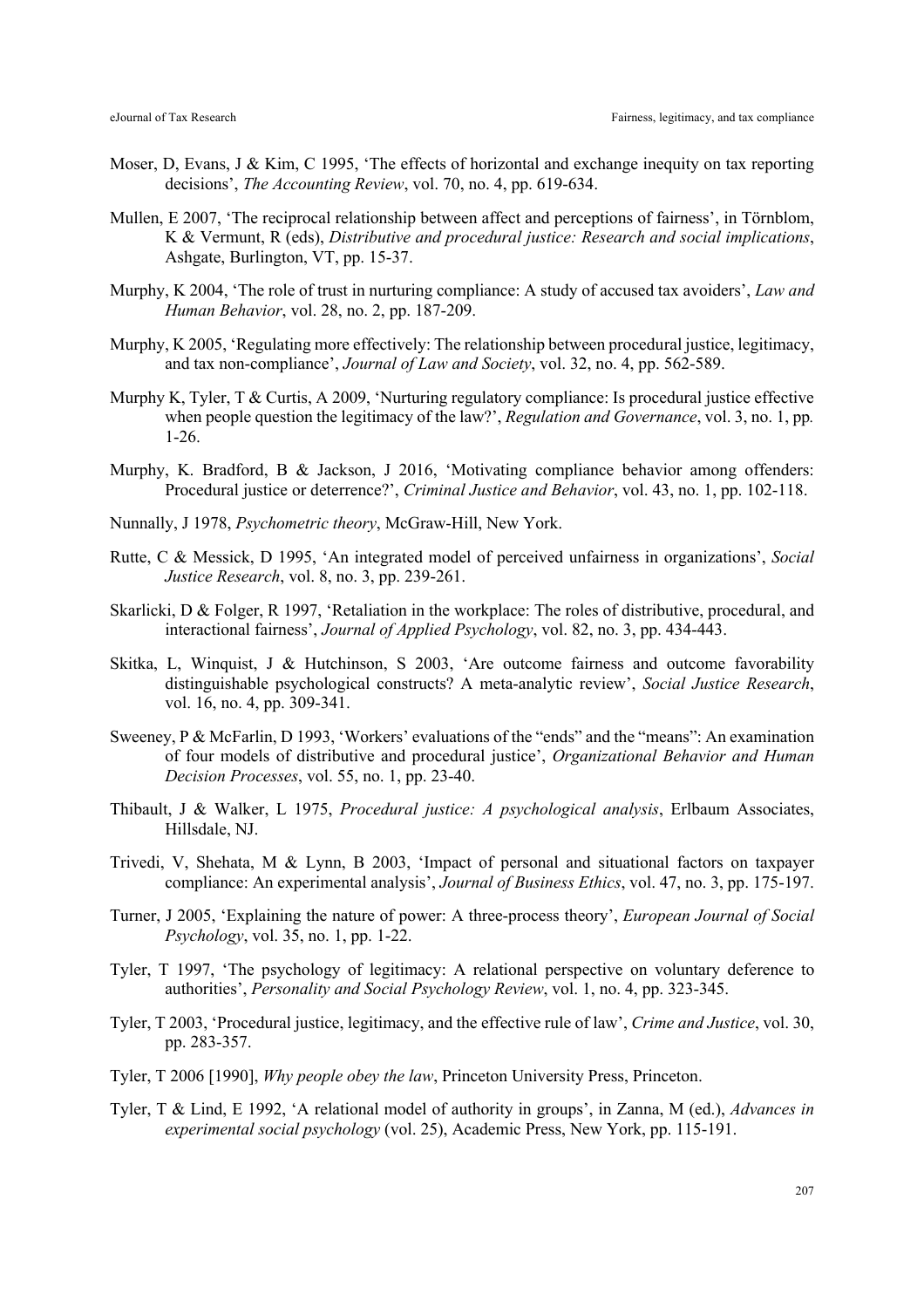- Tyler, T & Degoey, P 1995, 'Collective restraint in a social dilemma situation: The influence of procedural justice and community identification on the empowerment and legitimacy of authority', *Journal of Personality and Social Psychology*, vol. 69, no. 3, pp. 482-497.
- Tyler, T & Fagan, J 2008, 'Legitimacy and cooperation: Why do people help the police fight crime in their communities?', *Ohio State Journal of Criminal Law*, vol. 6, no. 1, pp. 231-275.
- Van den Bos, K, Vermunt, R & Wilke, H 1997, 'Procedural and distributive justice: What is fair depends more on what comes first than on what comes next', *Journal of Personality and Social Psychology*, vol. 72, no. 1, pp. 95-104.
- Van Dijke, M & Verboon, P 2010, 'Trust in authorities as a boundary condition to procedural fairness effects on tax compliance', *Journal of Economic Psychology*, vol. 31, no. 1, pp. 80-91.
- Verboon, P & Van Dijke, M 2007, 'A self-interest analysis of justice and tax compliance: How distributive justice moderates the effect of outcome favorability', *Journal of Economic Psychology*, vol. 28, no. 6, pp. 704-727.
- Verboon, P & Van Dijke, M 2011, 'When do severe sanctions enhance compliance? The role of procedural fairness', *Journal of Economic Psychology*, vol. 32, no. 1, pp. 120-130.
- Verboon, P & Van Dijke, M 2012, 'The effect of perceived deterrence on compliance with authorities: The moderating influence of procedural justice', *International Journal of Criminology and Sociology*, vol. 1, pp. 151-161.
- Wahl, I, Kastlunger, B & Kirchler, E 2010, 'Trust in authorities and power to enforce tax compliance: An empirical analysis of the "slippery slope framework"', *Law and Policy*, vol. 32, no. 4, pp. 383-406.
- Wenzel, M 2002, 'The impact of outcome orientation and justice concerns on tax compliance: The role of taxpayers' identity', *Journal of Applied Psychology*, vol. 87, no. 4, pp. 629-645.
- Worsham, R 1996, 'The effect of tax authority behavior on taxpayer compliance: A procedural justice approach', *The Journal of the American Taxation Association*, vol. 18, no. 2, pp. 19-39.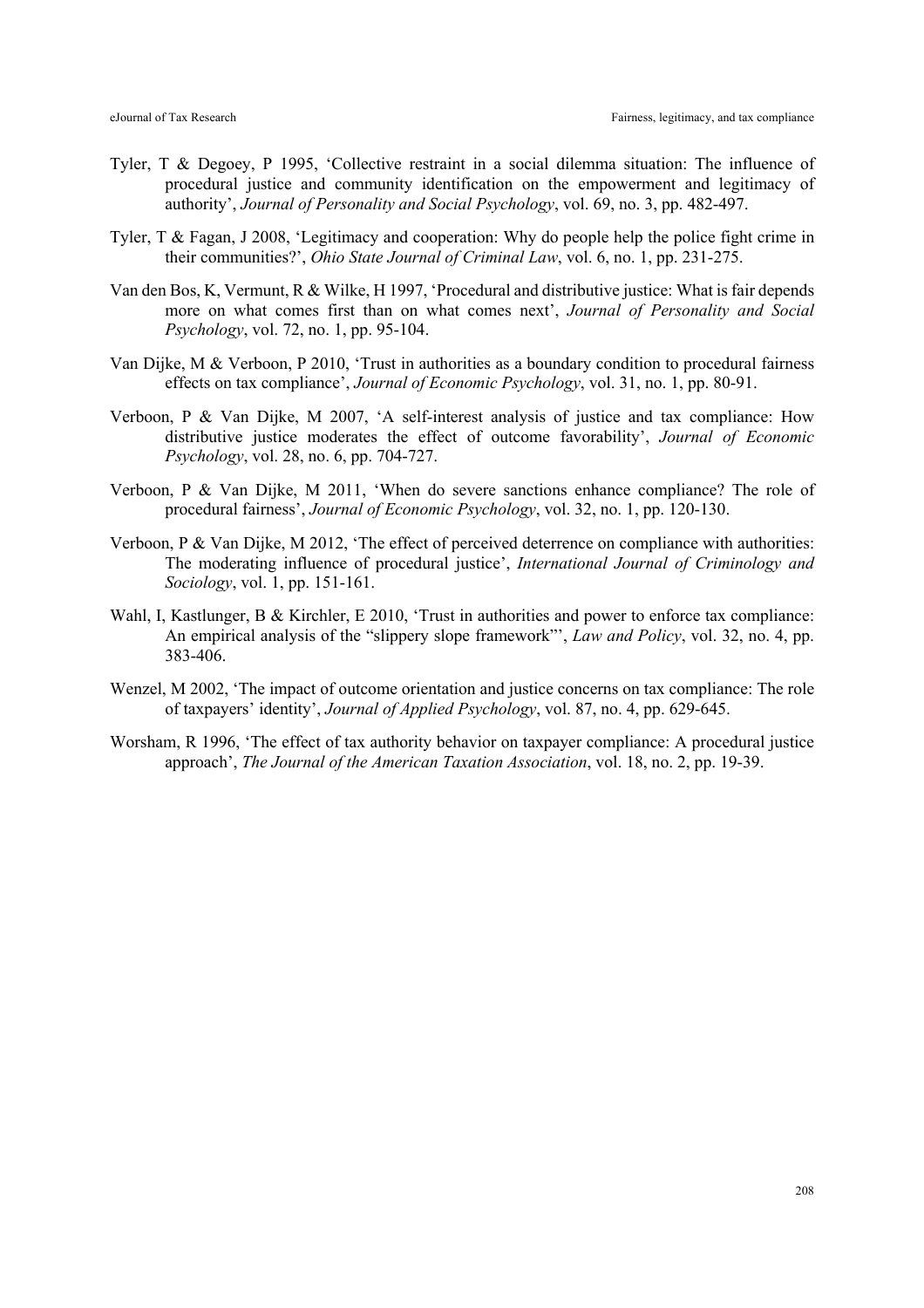#### **APPENDIX**

# **EXPERIMENTAL INSTRUMENT**

# Introduction

Below is a brief scenario about a taxpayer named Jamie and his experiences with the Internal Revenue Service (IRS). Please read it carefully, as you will be asked some follow-up questions. We would like to know what you would do if you were Jamie.

#### Common information

Jamie is a small business owner. Last year, he had a lengthy and frustrating dispute with the IRS concerning a tax deduction. In the end Jamie was disappointed to find out that he was not allowed to claim the full deduction.

Wordings for fairness manipulations

*[Distributively fair then Procedurally fair]*

*Even so, Jamie believed that his tax result was fair compared to other situations he had recently heard of. Also, he believed that the IRS process to resolve the dispute was fair.*

# *[Procedurally fair then Distributively fair]*

*Even so, Jamie believed that the IRS process to resolve the dispute was fair. Also, he believed that his tax result was fair compared to other situations he had recently heard of.*

# *[Distributively unfair then Procedurally fair]*

*Jamie believed that his tax result was unfair compared to other situations he had recently heard of. At the same time, he believed that the IRS process to resolve the dispute was fair.* 

### *[Procedurally fair then Distributively unfair]*

*Jamie believed that the IRS process to resolve the dispute was fair. At the same time, he believed his tax result was unfair compared to other situations he had recently heard of.*

*[Distributively fair then Procedurally unfair]*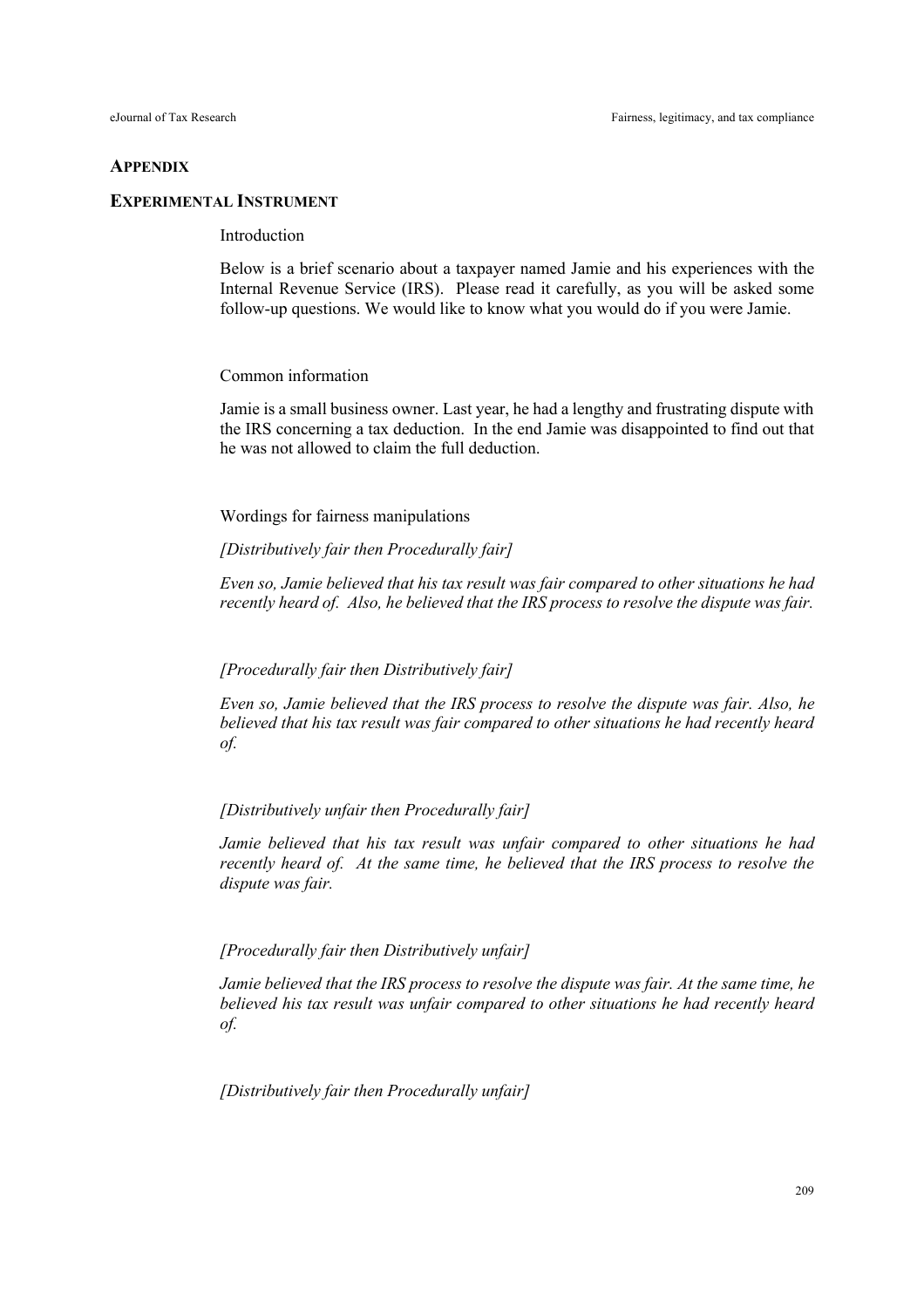*Even so, Jamie believed that his tax result was fair compared to other situations he had recently heard of. At the same time, he believed that the IRS process to resolve the dispute was unfair.*

# *[Procedurally unfair then Distributively fair]*

*Even so, Jamie believed that the IRS process to resolve the dispute was unfair. At the same time, he believed his tax result was fair compared to other situations he had recently heard of.*

# *[Distributively unfair then Procedurally unfair]*

*Jamie believed that his tax result was unfair compared to other situations he had recently heard of. Also, he believed that the IRS process to resolve the dispute was unfair.*

# *[Procedurally unfair then Distributively unfair]*

*Jamie believed that the IRS process to resolve the dispute was unfair. Also, he believed that his tax result was unfair compared to other situations he had recently heard of.* 

#### Tax Compliance Intentions

This year Jamie's income included some cash earnings. Jamie knows that it is more difficult for the IRS to find out about cash income.

Please read the following statements and indicate your level of agreement by clicking on the appropriate response (7-point Likert scale,  $1 =$  strongly disagree;  $7 =$  strongly agree).

1) Under the circumstances, Jamie might not report all of his cash earnings on his tax return.

2) Jamie will not declare all the cash to the IRS.

3) Jamie is unlikely to report all his cash earnings to the IRS.

4) Jamie would be tempted to not report all of his cash receipts on his tax return.

# Detection

1) If Jamie did not report all his cash income, the IRS would find out.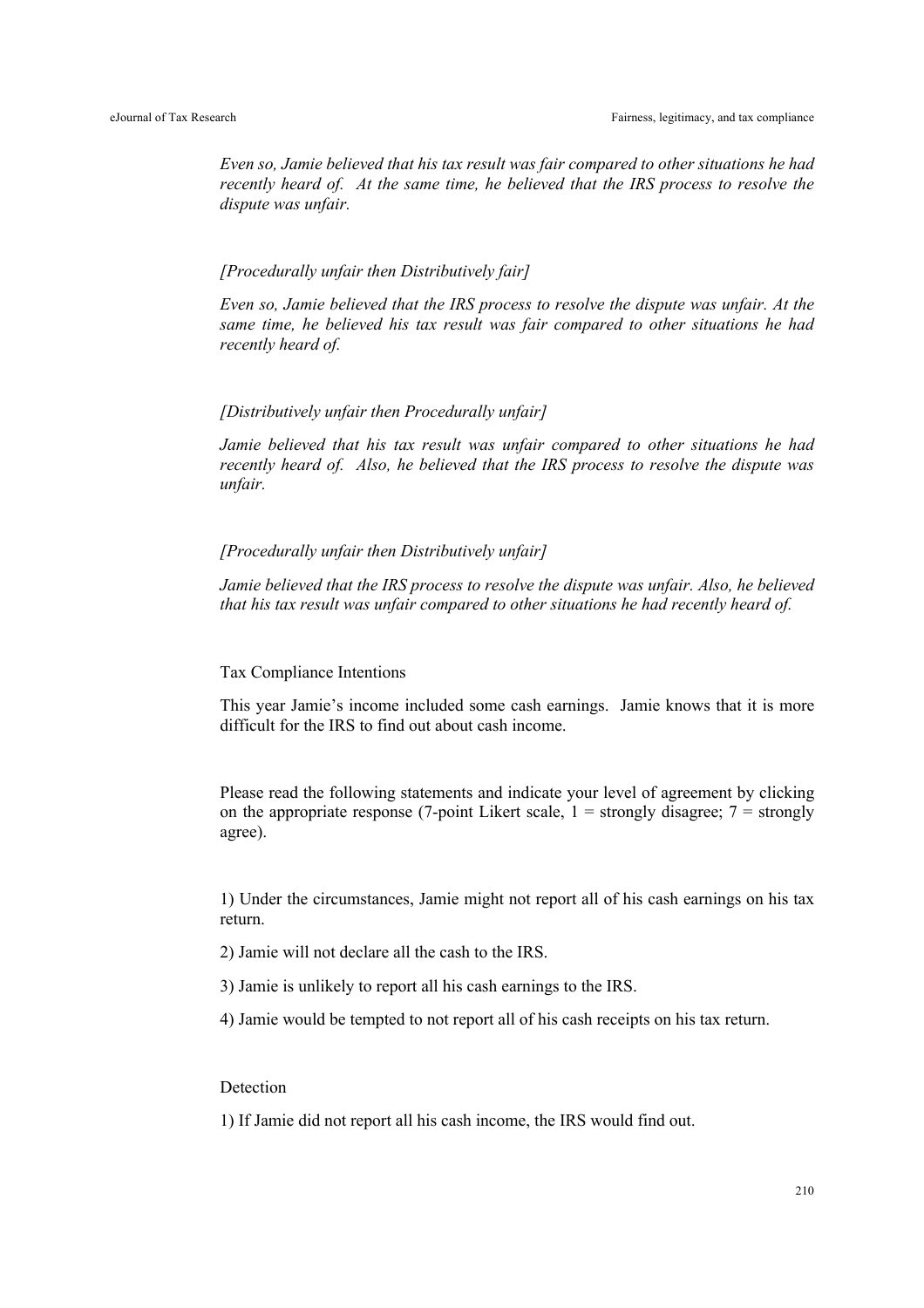Legitimacy of the IRS

1) Jamie's circumstances would lead him to believe that the IRS does its job well.

2) Jamie's circumstances would lead him to feel that it is important to follow the IRS's rules.

# **7. MANIPULATION CHECKS**

Please indicate your level of agreement with the following statements (7-point Likert scale,  $1 =$  strongly disagree;  $7 =$  strongly agree).

# DISTRIBUTIVE FAIRNESS

1. Jamie was satisfied with last year's tax result compared to other tax situations.

# PROCEDURAL FAIRNESS

1. Jamie was satisfied with the IRS process to resolve last year's tax dispute.

# Comprehension checks.

1. Was Jamie's tax result last year fair or unfair compared to other tax situations he knew of? [fair / unfair]

2. Was the IRS process to resolve last year's dispute fair or unfair? [fair / unfair]

# Demographic questions

1) Your gender: Male Female

2) Have you ever had an unpleasant encounter with an IRS agent? Yes No

3) Your present age: vears

4) For approximately how many years have you filed an income tax return?

5) Who usually prepares your tax return? I do my spouse paid preparer other

6) Please indicate your highest level of education completed:

High School Junior College Diploma College degree Graduate degree **Other**